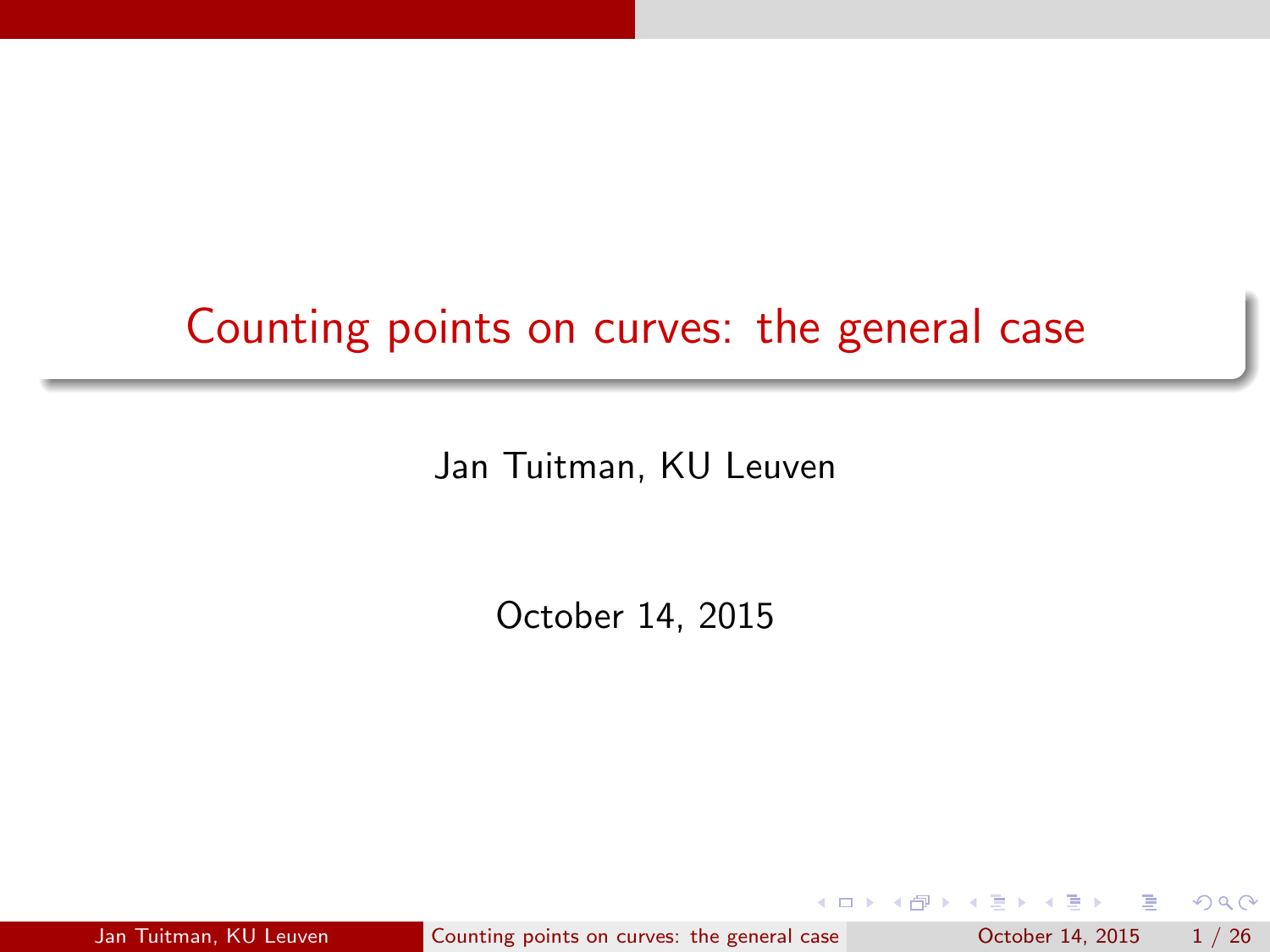### Algebraic curves

Let X be a smooth projective algebraic curve of genus  $g$  over some finite field  $\mathbf{F}_q$  with  $q = p^n$ .

Example (Projective line,  $g = 0$ )

 $X=\mathbb{P}^1_{\mathsf{F}_q}.$ 

Example (Elliptic curve,  $g = 1$ )  $X = \{ (x : y : z) \in \mathbb{P}^2_{\mathsf{F}_q} : y^2 z = x^3 + axz^2 + bz^3 \}$ where  $p \neq 2$  (and  $4a^3 + 27b^2 \neq 0$ ).

Example (Non-hyperelliptic curve,  $g = 4$ )

<span id="page-1-0"></span> $X = \{ (x : y : z : w) \in \mathbb{P}^3_{\mathsf{F}_q} \}$ :  $S_2(x, y, z, w) = S_3(x, y, z, w) = 0 \}$ where  $S_2, S_3 \in \mathbf{F}_q[x, y, z, w]$  are a quadric and a cubic, respectively (and some smoothness condition is satisfied).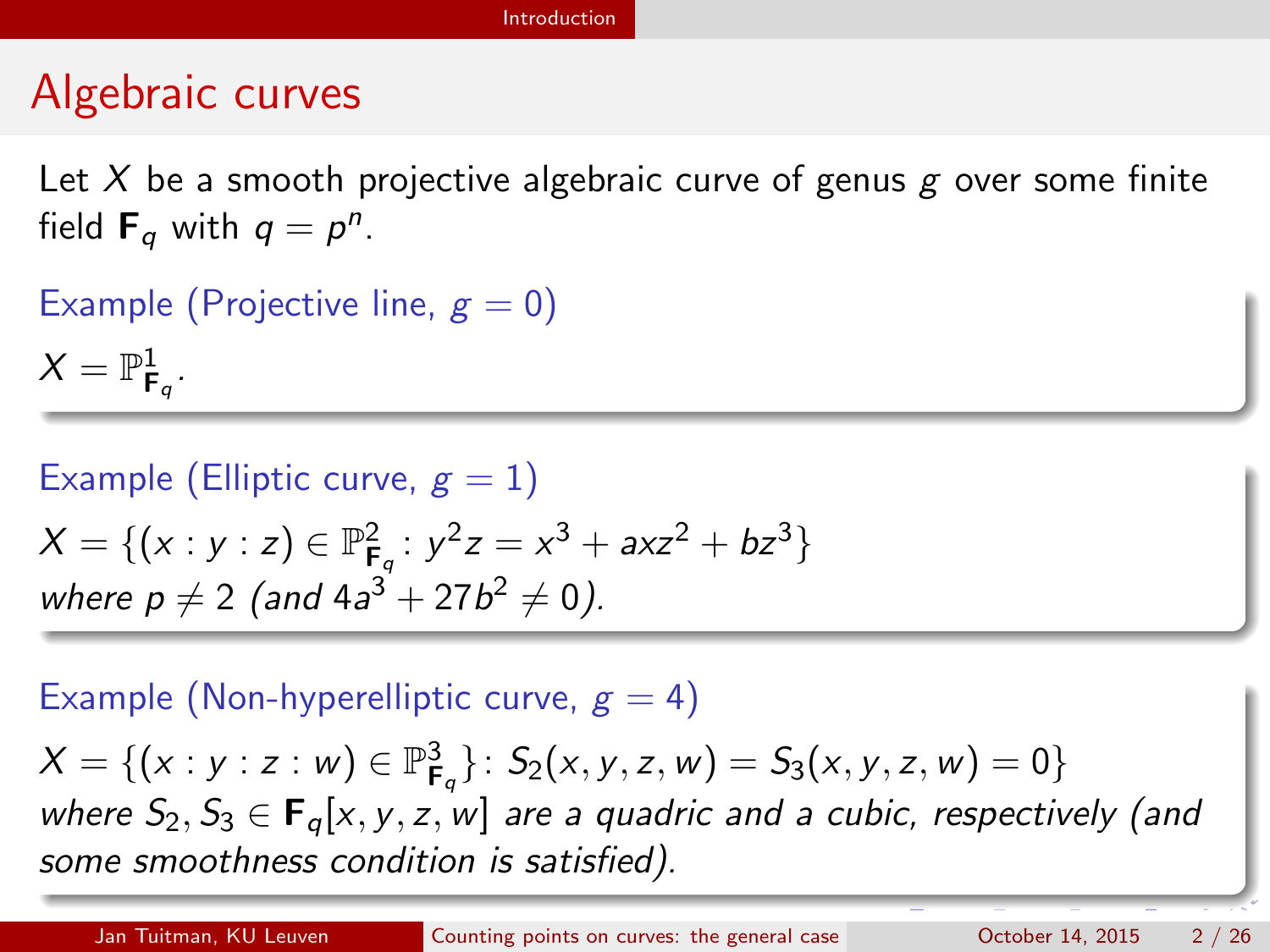### Zeta functions

Let  $|X({\mathbf{F}}_{q^i})|$  denote the number of points of  $X$  with values in  ${\mathbf{F}}_{q^i}$  (the number of solutions of the equations for  $X$  in this field).

Recall that the zeta function of  $X$  is defined as

$$
Z(X, T) = \exp\left(\sum_{i=1}^{\infty} |X(\mathbf{F}_{q^{i}})| \frac{T^{i}}{i}\right).
$$

It follows from the Weil conjectures that  $Z(X, T)$  is of the form

$$
\frac{\chi(T)}{(1-T)(1-qT)},
$$

where  $\chi(T) \in \mathbf{Z}[T]$  of degree 2g, with inverse roots that

- have complex absolute value  $q^{\frac{1}{2}}$
- are permuted by the map  $x \to q/x$ .

<span id="page-2-0"></span>KORKA ERKER EL AQA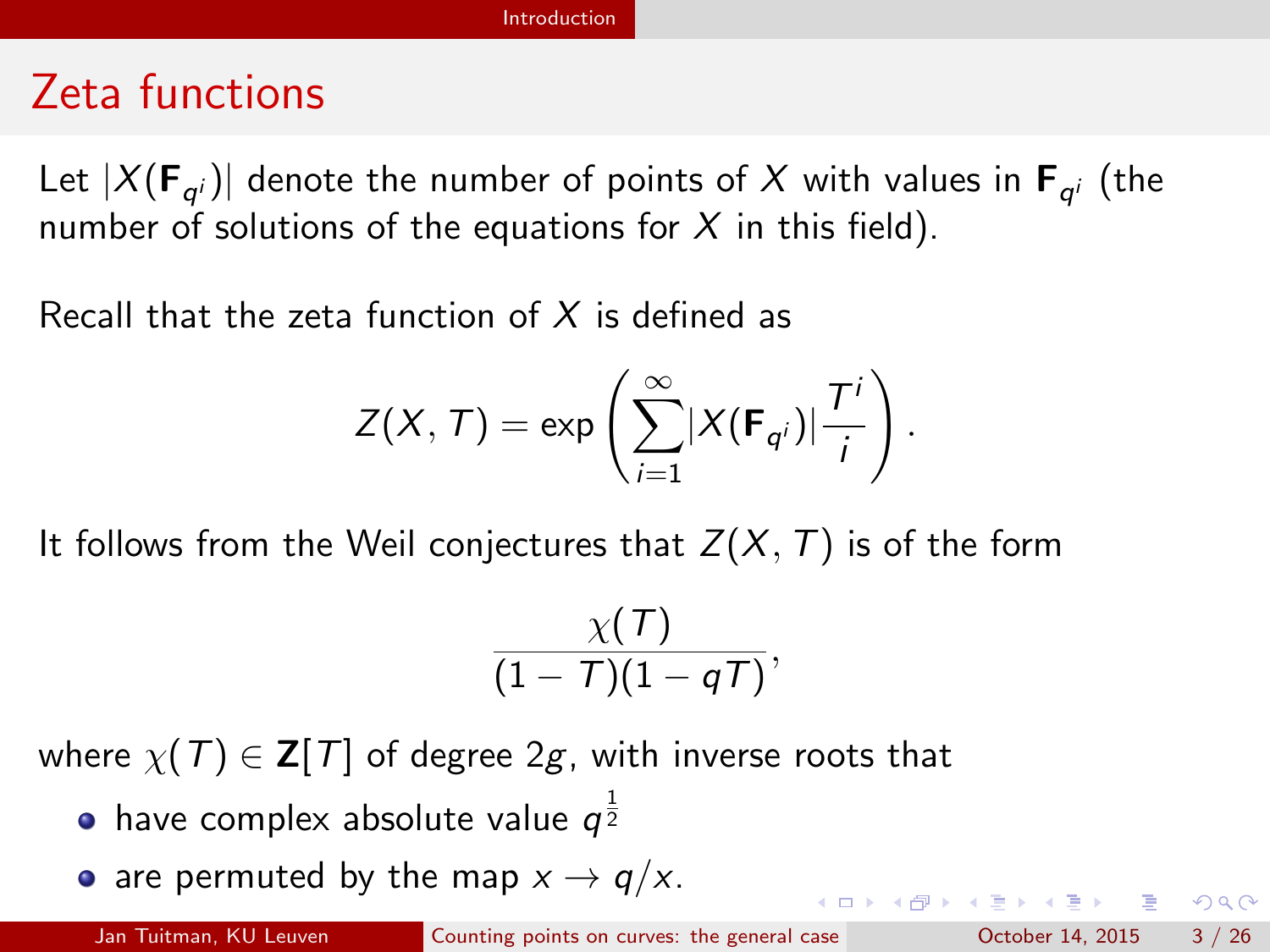### Example: the projective line

Let us do an easy example.

We have

$$
|\mathbb{P}^1(\mathsf{F}_{q^i})|=q^i+1
$$

so that

$$
Z(\mathbb{P}_{\mathsf{F}_q}^1, \mathcal{T}) = \exp\left(\sum_{i=1}^{\infty} (q^i + 1) \frac{\mathcal{T}^i}{i}\right)
$$
  
= 
$$
\exp\left(\sum_{i=1}^{\infty} \frac{\mathcal{T}^i}{i}\right) \exp\left(\sum_{i=1}^{\infty} \frac{(q\mathcal{T})^i}{i}\right)
$$
  
= 
$$
\frac{1}{(1 - \mathcal{T})(1 - q\mathcal{T})}
$$

 $\equiv$ 

<span id="page-3-0"></span> $QQ$ 

 $\sqrt{m}$   $\rightarrow$   $\sqrt{m}$   $\rightarrow$   $\sqrt{m}$   $\rightarrow$ 

4 D F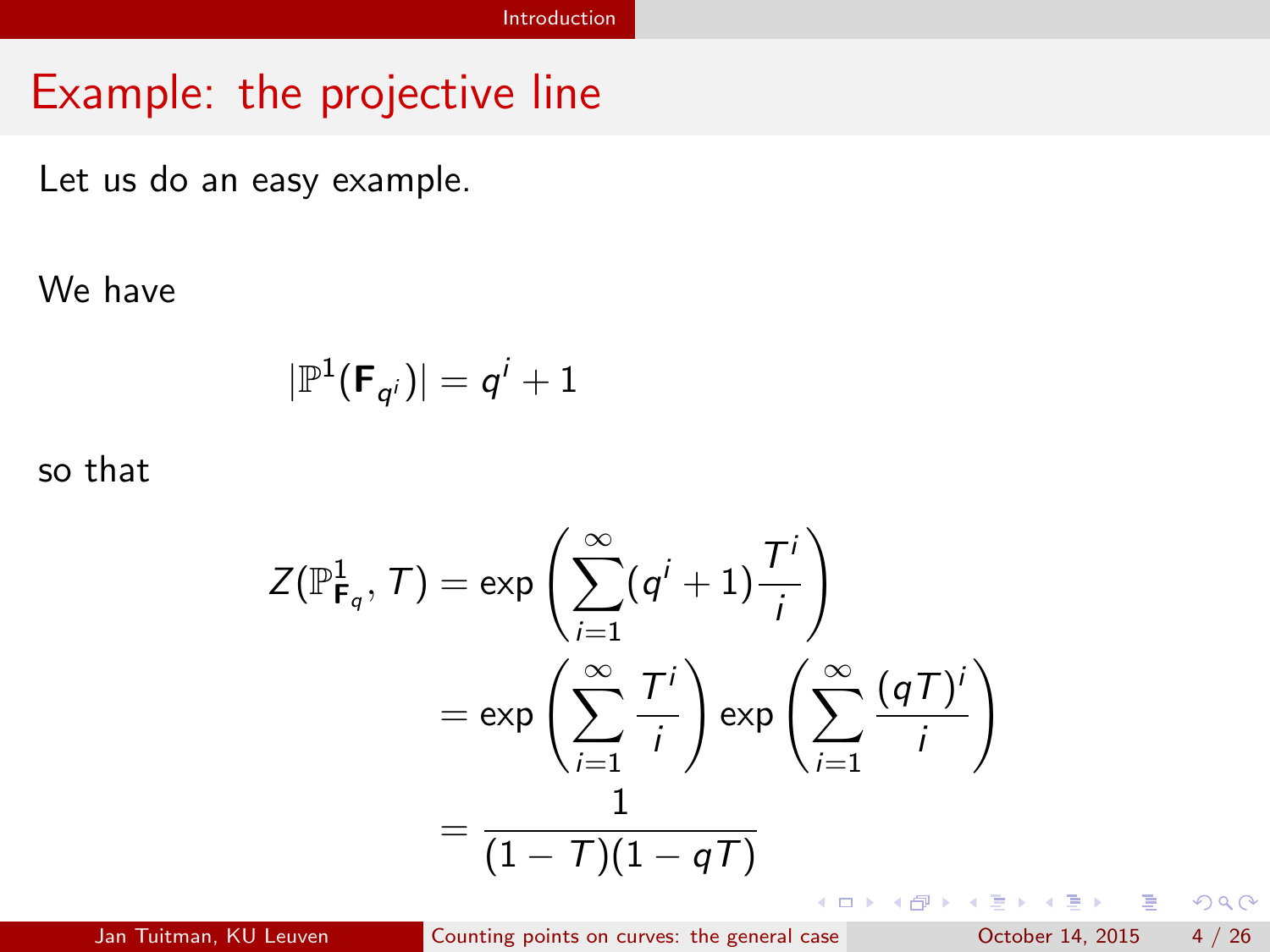## The problem

#### Problem

Compute  $Z(X, T)$ , or equivalently  $\chi(T)$ , in an efficient way.

#### Remark

This problem is often referred to as 'counting points'.

#### Remark

Let  $J_X$  denote the Jacobian variety of X. Then

<span id="page-4-0"></span>
$$
|J_X(\mathbf{F}_q)|=\chi(1).
$$

Computing  $|J_X(F_\sigma)|$  is important for the Discrete Logarithm Problem on  $J_X(\mathbf{F}_q)$ . If this order only has small prime factors then the DLP is easy. However, in cryptography only curves of genus  $\leq 2$  are used, and for those curves good algorithms for counting points already exist.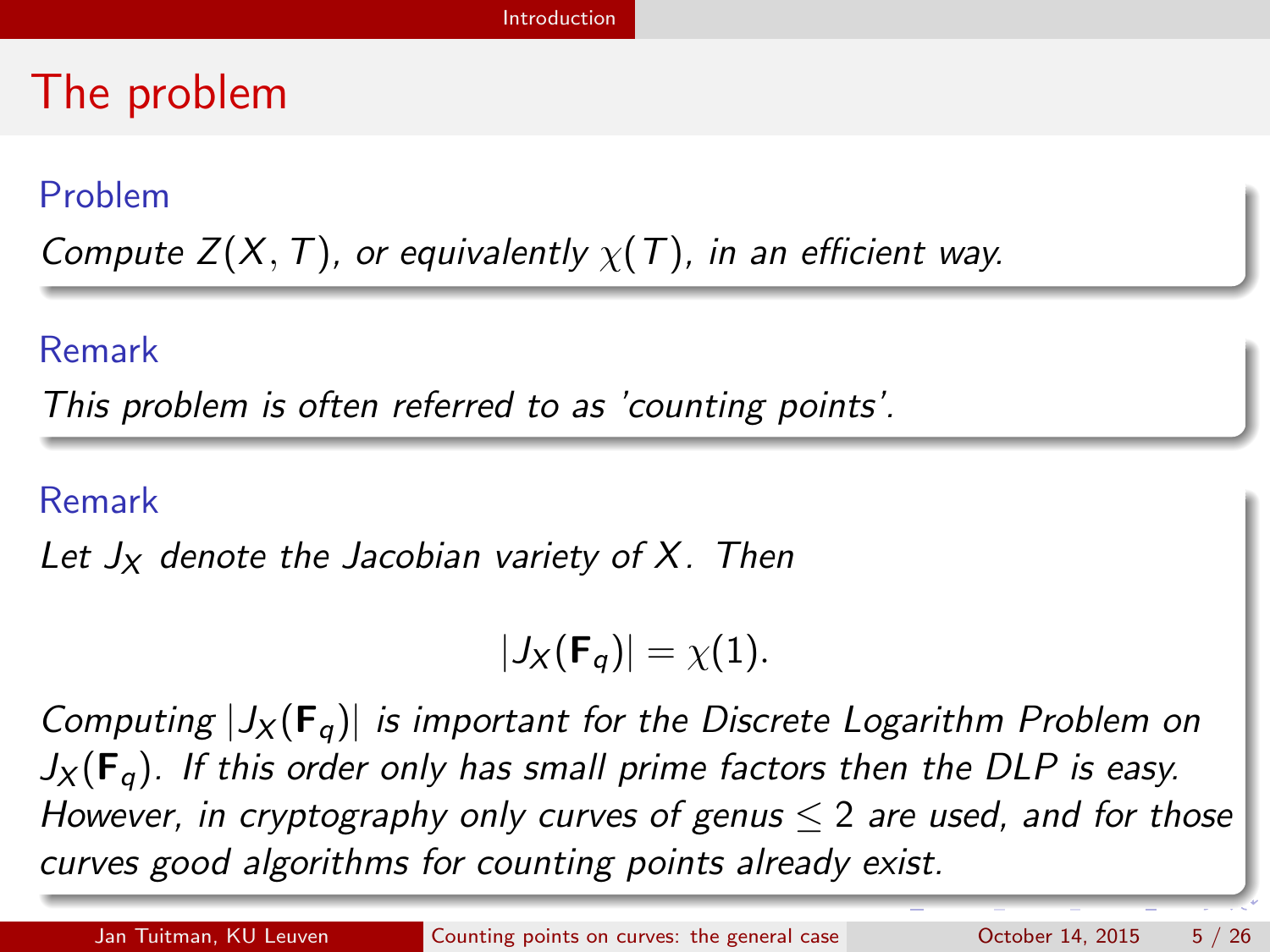# Constructing p-adic cohomology

To compute zeta functions, we will use so called  $p$ -adic cohomology.

We are going to explain the construction of construction of  $p$ -adic cohomology only in the case of a smooth affine curve:

$$
U=\{(x_1,\ldots,x_m)\in \mathbb{A}_{\mathbf{F}_q}^m\colon f_1(x_1,\ldots,x_m)=\ldots=f_\ell(x_1,\ldots,x_m)=0\}
$$

where the  $f_i(x_1, \ldots, x_m)$  are all elements of  ${\bf F}_q[x_1, \ldots, x_m]$  (and some smoothness condition is satisfied).

We denote

<span id="page-5-0"></span>
$$
R = \mathbf{F}_q[x_1,\ldots,x_m]/(f_1,\ldots,f_\ell),
$$

so that  $U = Spec(R)$ . First we need to lift to characteristic 0.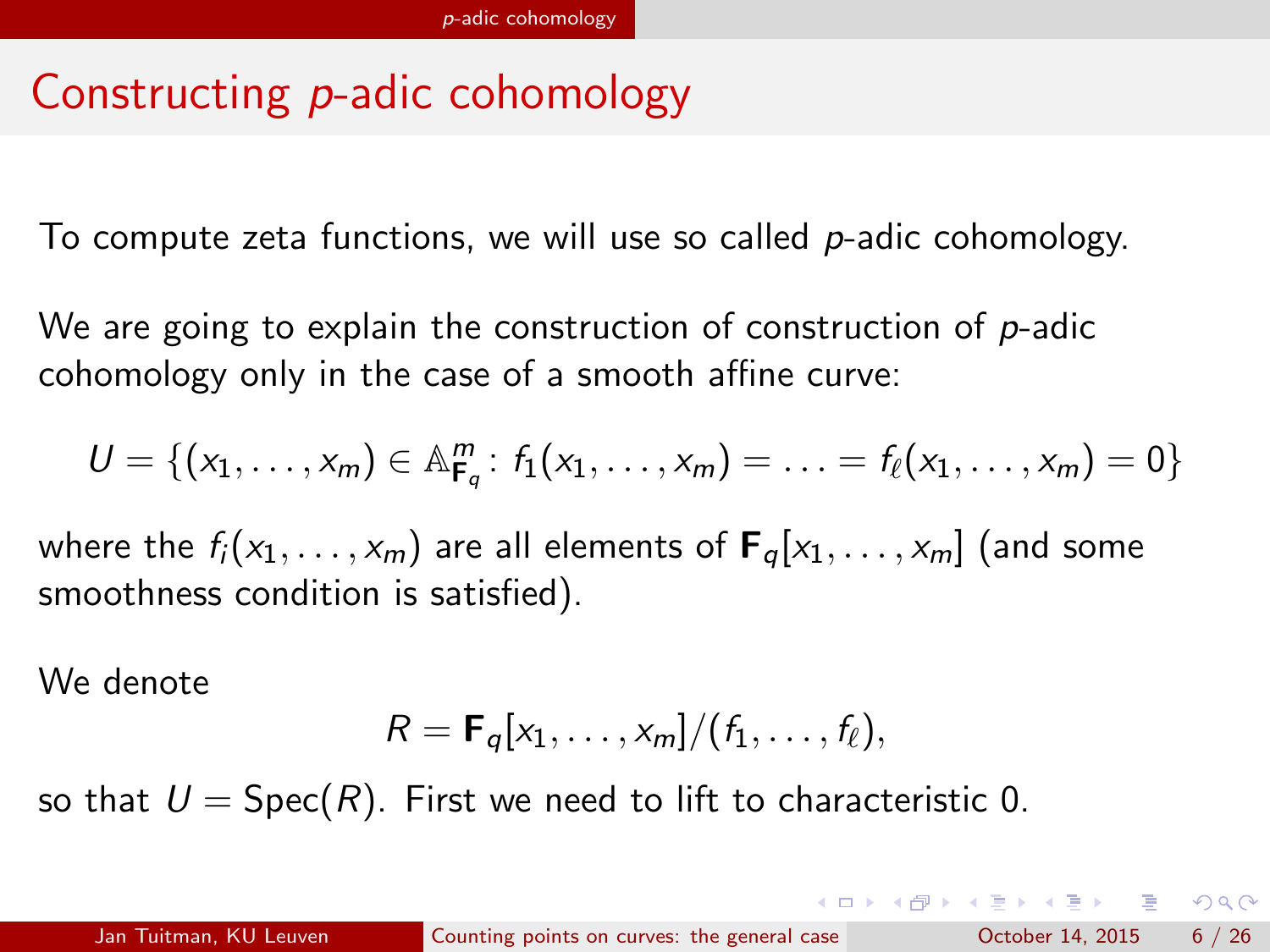# Lifting to characteristic 0

Let  $\mathbf{Q}_q$  denote the unique unramified extension of  $\mathbf{Q}_p$  of degree *n* and  $\mathbf{Z}_q$ the ring of integers of  $\mathbf{Q}_a$ .

Let  $f_1, \ldots, f_\ell \in \mathbb{Z}_q[x_1, \ldots, x_m]$  denote lifts of  $f_1, \ldots, f_\ell$  (for which the smoothness condition is still satisfied).

We denote

$$
\mathcal{U} = \{ (x_1, \ldots, x_m) \in \mathbb{A}_{\mathbb{Z}_q}^m : f_1(x_1, \ldots, x_m) = \ldots = f_{\ell}(x_1, \ldots, x_m) = 0 \}
$$

and again

<span id="page-6-0"></span>
$$
\mathcal{R} = \mathbf{Z}_q[x_1,\ldots,x_m]/(f_1,\ldots,f_\ell),
$$

so that  $\mathcal{U} = \text{Spec}(\mathcal{R})$ .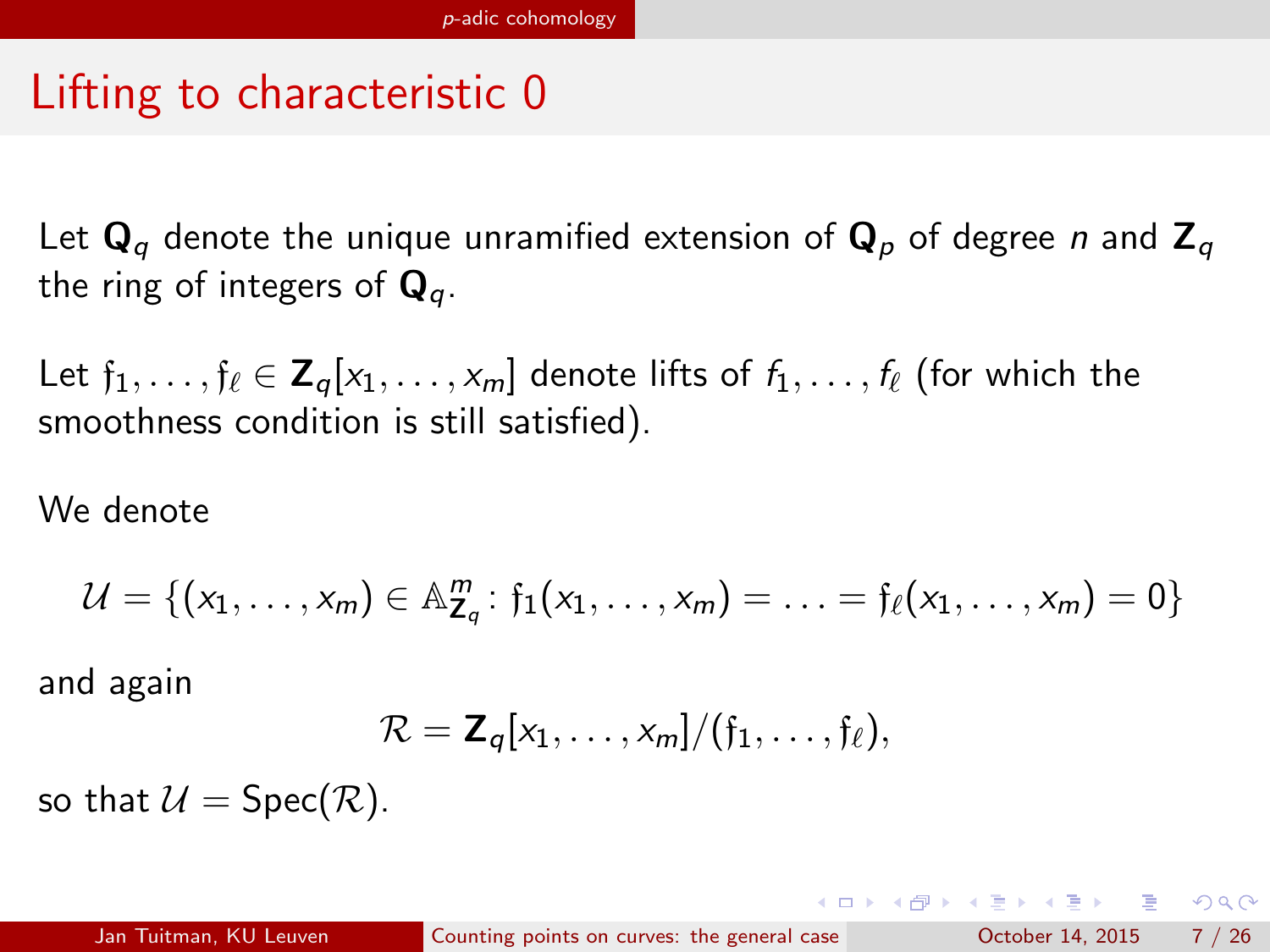## Weak completion

Consider the ring of power series over  $Z_a$  in m variables that converge p-adically on a disk of radius strictly greater than 1:

$$
\mathbf{Z}_q \langle x_1,\ldots,x_m \rangle^{\dagger} = \{ \sum a_I x^I : a_I \in \mathbf{Z}_q \text{ and } \exists \rho > 1 \text{ s.t. } \lim_{|I| \to \infty} |a_I| \rho^{|I|} = 0 \}
$$

where 
$$
I = (i_1, ..., i_m)
$$
 and  $|I| = i_1 + ... + i_m$ .

We then define the weak completion of  $\mathcal R$  as

$$
\mathcal{R}^{\dagger} = \mathbf{Z}_q \langle x_1, \ldots, x_m \rangle^{\dagger} / (\mathfrak{f}_1, \ldots, \mathfrak{f}_{\ell}).
$$

This is also called an overconvergent or dagger algebra.

<span id="page-7-0"></span> $QQ$ 

∢何 ▶ ∢ ヨ ▶ ∢ ヨ ▶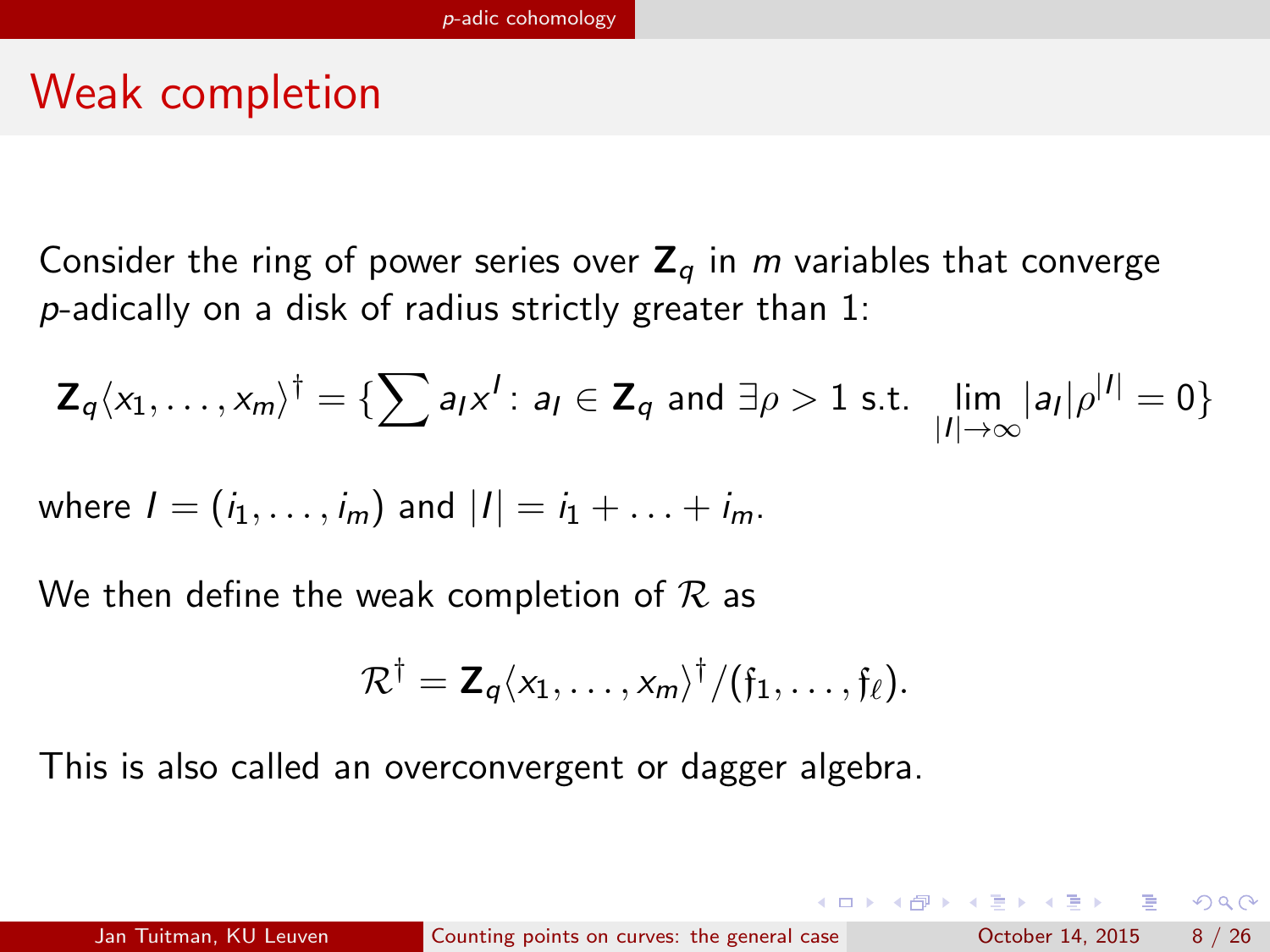## p-adic cohomology

Now we define the overconvergent 1-forms

$$
\Omega^1_{\mathcal{R}^\dagger} = (\mathcal{R}^\dagger d\mathsf{x}_1 \oplus \ldots \oplus \mathcal{R}^\dagger d\mathsf{x}_m) / (d\mathfrak{f}_1, \ldots, d\mathfrak{f}_\ell)
$$

and the overconvergent De Rham complex:

$$
0\;\longrightarrow\;{\cal R}^\dagger\;\stackrel{d}{-\!\!\!-\!\!\!-\!\!\!-\!\!\!-\!\!\!\longrightarrow}\;\Omega^1_{{\cal R}^\dagger}\;\longrightarrow\;0
$$

where  $d$  is defined by  $dg = \frac{\partial g}{\partial x}$  $\frac{\partial g}{\partial x_1}dx_1 + \ldots + \frac{\partial g}{\partial x_n}$  $\frac{\partial g}{\partial x_m}$ d $x_m$ . The *p*-adic (or rigid) cohomology spaces of  $U$  are then defined as

$$
H^0_{\text{rig}}(U) = \ker d \otimes \mathbf{Q}_q \hspace{1cm} H^1_{\text{rig}}(U) = \text{coker } d \otimes \mathbf{Q}_q.
$$

It can be shown that these are finite dimensional vector spaces over  $\mathbf{Q}_q$ that do not depend on any of the choices made in their construction.

<span id="page-8-0"></span> $QQQ$ 

 $A \oplus A \rightarrow A \oplus A \rightarrow A \oplus A$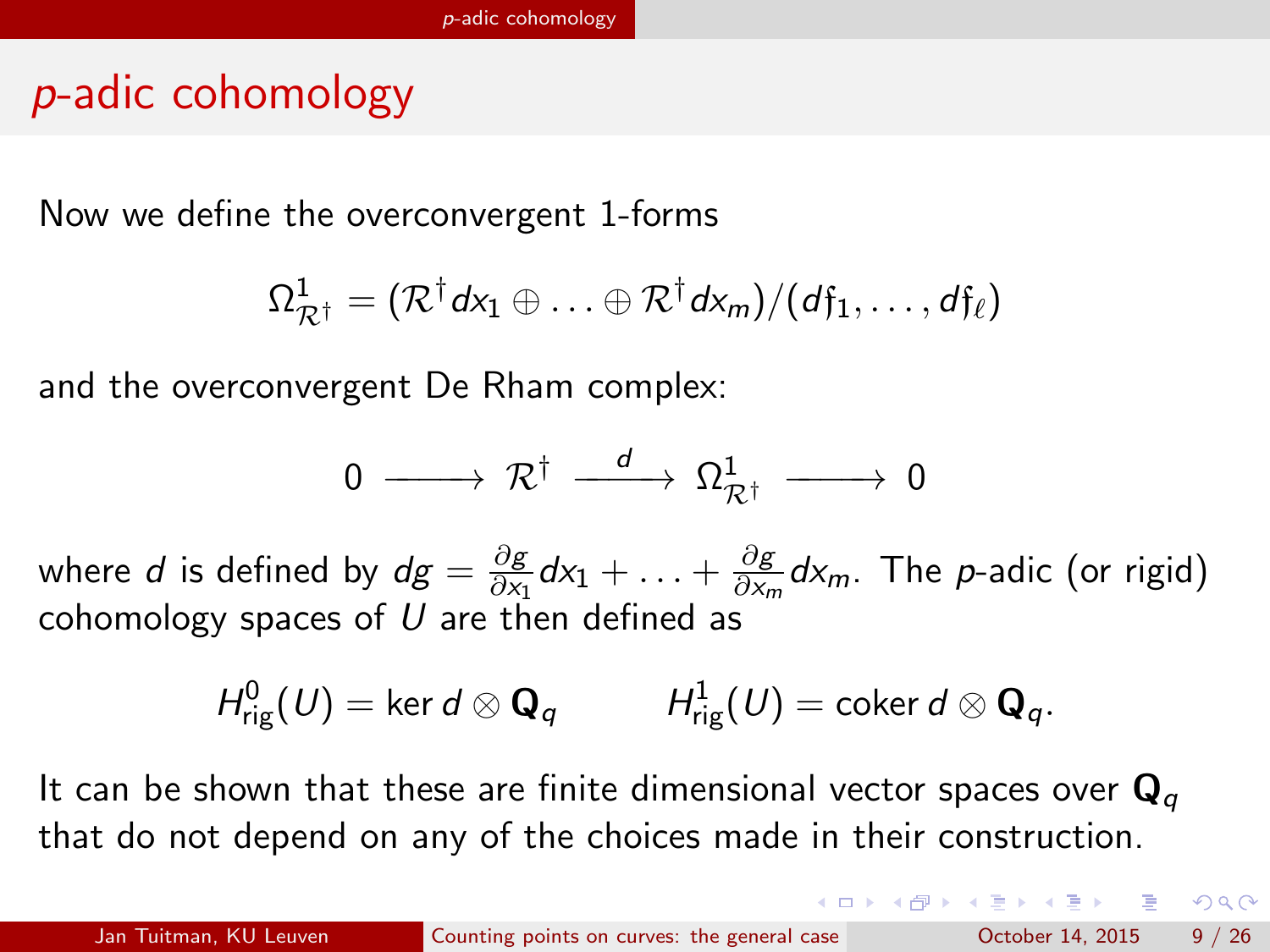### Lefschetz formula

The map  $F_q$  that sends each  $x_i$  to  $x_i^q$  $\boldsymbol{S}_i^{\mathcal{G}}$  defines a map from  $\boldsymbol{U}$  to itself, or equivalently a homomorphism from  $R$  to itself.

One can show that  $F_q$  can be lifted to the weak completion  $\mathcal R^\dagger$ , i.e. that there exists a homomorphism  $\mathcal{F}_{\bm{q}}$  from  $\mathcal{R}^{\dagger}$  to itself, such that  $\mathcal{F}_{\bm{q}}$  reduces to  $F_q$  modulo p.

This homomorphism is called a Frobenius lift. It acts naturally on the p-adic cohomology spaces and the following formula holds:

$$
Z(U, T) = \frac{\det(1 - (q\mathcal{F}_q^{-1})T|H^1_{\mathrm{rig}}(U))}{(1 - qT)}
$$

assuming that  $U$  is connected.

<span id="page-9-0"></span> $\Omega$ 

∢何 ▶ ∢ ヨ ▶ ∢ ヨ ▶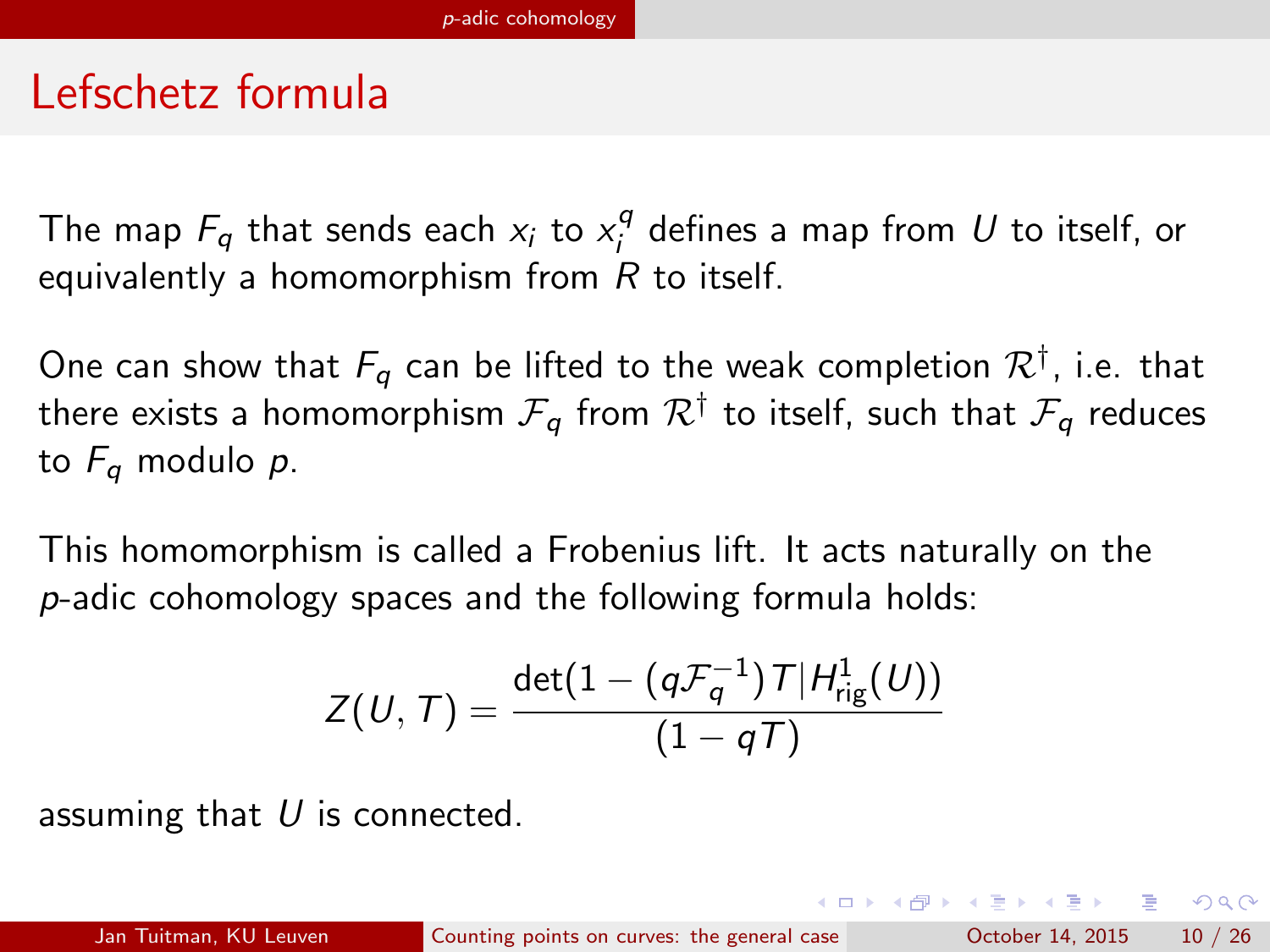## Example: the affine line minus zero

In this simple case no weak completion is needed

$$
R = \mathbf{F}_q[x, 1/x] \qquad U = \text{Spec}(R)
$$
  
\n
$$
\mathcal{R} = \mathbf{Z}_q[x, 1/x] \qquad \qquad \Omega_{\mathcal{R}}^1 = \mathbf{Z}_q[x, 1/x]dx
$$
  
\n
$$
H_{\text{rig}}^0(U) = \mathbf{Q}_q \qquad H_{\text{rig}}^1(U) = \mathbf{Q}_q \frac{dx}{x}
$$
  
\n
$$
\mathcal{F}_q(x) = x^q \qquad \qquad \mathcal{F}_q\left(\frac{dx}{x}\right) = \frac{d(x^q)}{x^q} = q\frac{dx}{x}
$$

and we check that the Lefschetz formula gives the correct zeta function

$$
Z(U, T) = \frac{(1 - T)}{(1 - qT)} = \exp\left(\sum_{i=1}^{\infty} (q^{i} - 1) \frac{T^{i}}{i}\right)
$$

<span id="page-10-0"></span> $QQ$ 

∢ 何 ▶ . ∢ ヨ ▶ . ∢ ヨ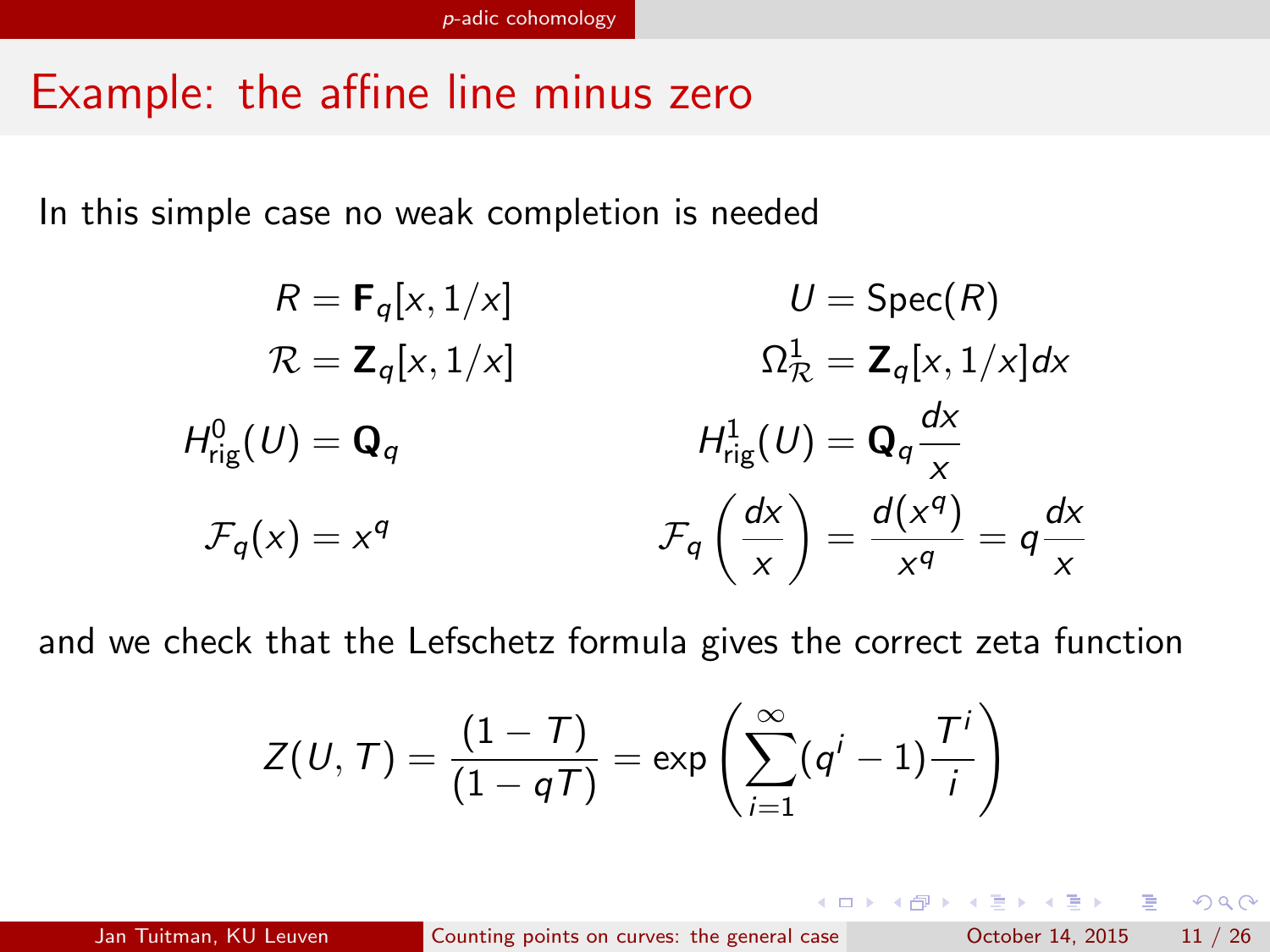### Some remarks

For  $X$  smooth projective (so not affine), the Lefschetz formula becomes

<span id="page-11-0"></span>
$$
Z(X, T) = \frac{\det(1 - (q\mathcal{F}_q^{-1})T|H^1_{\mathrm{rig}}(X))}{(1 - T)(1 - qT)}.
$$

Here one may also replace  $q\mathcal{F}_q^{-1}$  by  $\mathcal{F}_q$  (by Poincaré duality).

Actually, one never computes directly with  $\mathcal{F}_{q}$ , but instead with  $\mathcal{F}_{p}$ . However,  $\mathcal{F}_p$  is only  $\sigma$ -semilinear, where  $\sigma$  is the unique lift of the p-th power map from  $F_q$  to  $Z_q$ .

All of this is not very important for the rest of this talk.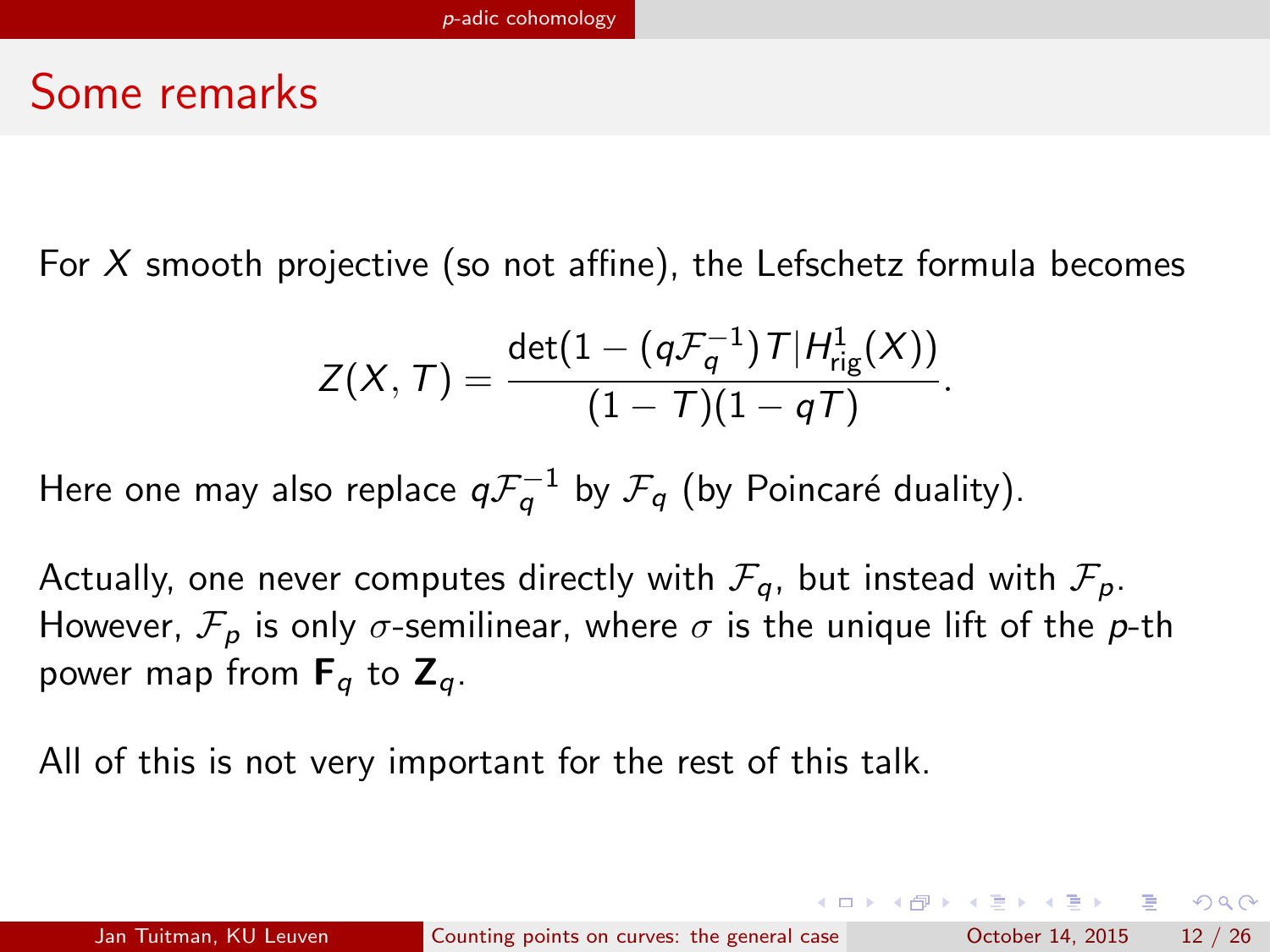# Hyperelliptic curves

Kedlaya (2001) applied p-adic cohomology to the computation of zeta functions of hyperelliptic curves in odd characteristic.

Let  $\mathbf{F}_q$  be a finite field with  $q = p^n$  and  $p$  an odd prime. Moreover, let  $X$ be the projective nonsingular curve of genus  $g$  with affine equation

$$
y^2=Q(x)
$$

with  $Q(x) \in \mathbf{F}_q[x]$  monic and separable of degree  $2g + 1$ .

Take out all of the ramification points of the map  $\mathsf{x}:\mathcal{X}\rightarrow \mathbb{P}^1_{\mathsf{F}_q}$  from the curve and consider the open affine subset

$$
U = \{(x, y) \in \mathbb{A}_{F_q}^2 : y^2 = Q(x) \text{ and } y \neq 0\}
$$

of  $X$  with coordinate ring

$$
R = \mathbf{F}_q[x, y, 1/y]/(y^2 - Q(x)).
$$

<span id="page-12-0"></span>K ロ ▶ K 個 ▶ K 로 ▶ K 로 ▶ 『로 『 YO Q @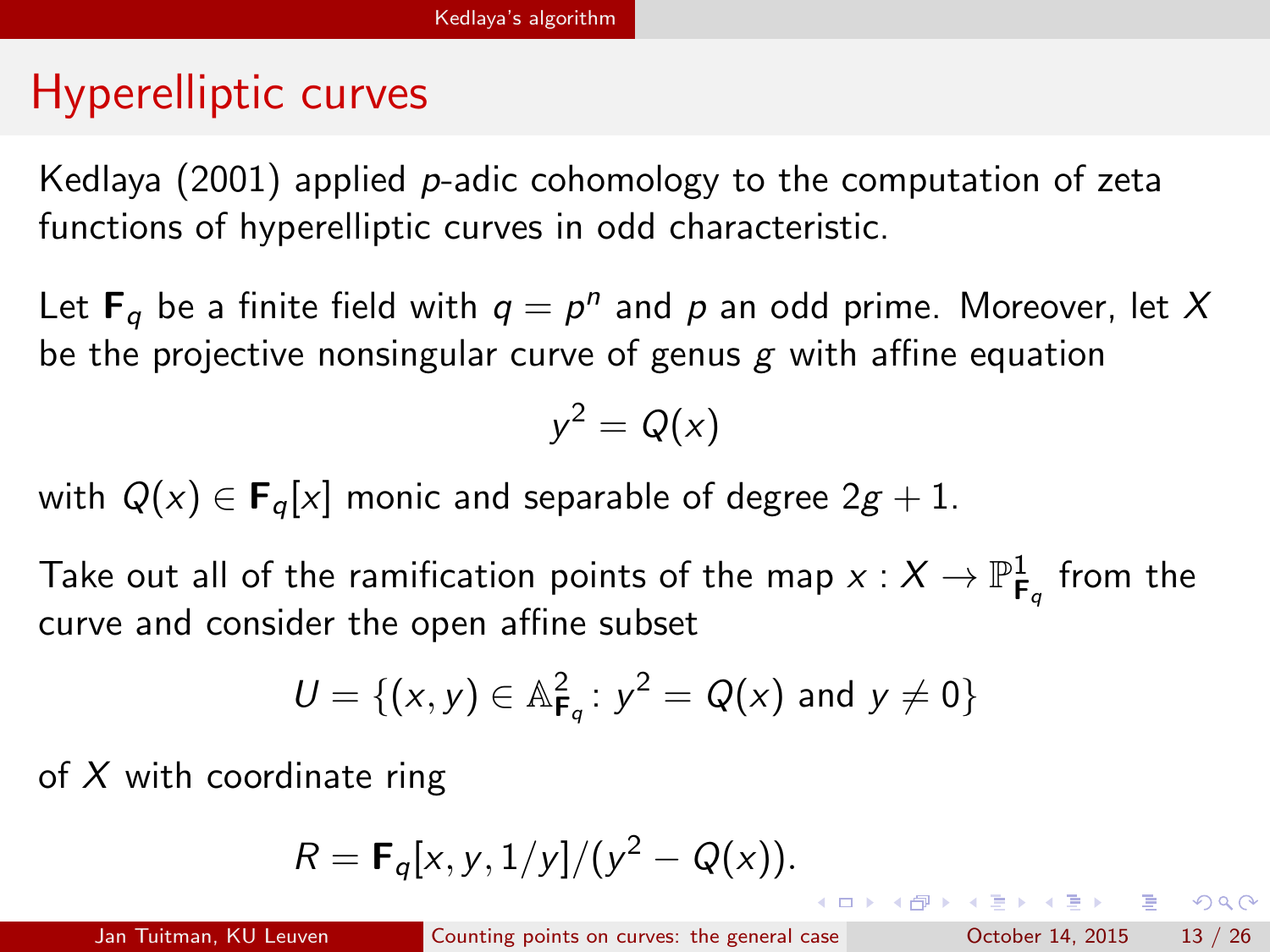# Frobenius lift and cohomology

Let  $Q \in \mathbb{Z}_{q}[x]$  be any monic lift of Q and define  $\mathcal{R} = \mathsf{Z}_q[x, y, 1/y]/(y^2 - \mathcal{Q}(x)) \qquad \mathcal{R}^\dagger = \mathsf{Z}_q\langle x, y, 1/y \rangle^\dagger/(y^2 - \mathcal{Q}(x)).$ 

We construct a Frobenius lift  $\mathcal{F}_p$  on  $\mathcal{R}^{\dagger}$  by setting

$$
\mathcal{F}_p(x) = x^p
$$
  

$$
\mathcal{F}_p(y) = \mathcal{Q}^\sigma(x^p)^{\frac{1}{2}} = y^p \left(1 + \frac{\mathcal{Q}^\sigma(x^p) - \mathcal{Q}(x)^p}{y^{2p}}\right)^{\frac{1}{2}}.
$$

Theorem (Kedlaya)

A basis for  $H^1_{\mathrm{rig}}(U)$  is given by

<span id="page-13-0"></span>
$$
[x^0\frac{dx}{y},\ldots,x^{2g-1}\frac{dx}{y},x^0\frac{dx}{y^2},\ldots,x^{2g}\frac{dx}{y^2}]
$$

and the fi[r](#page-13-0)st 2g vectors form a basis for the subspace  $H^1_{\text{rig}}(X).$  $H^1_{\text{rig}}(X).$  $H^1_{\text{rig}}(X).$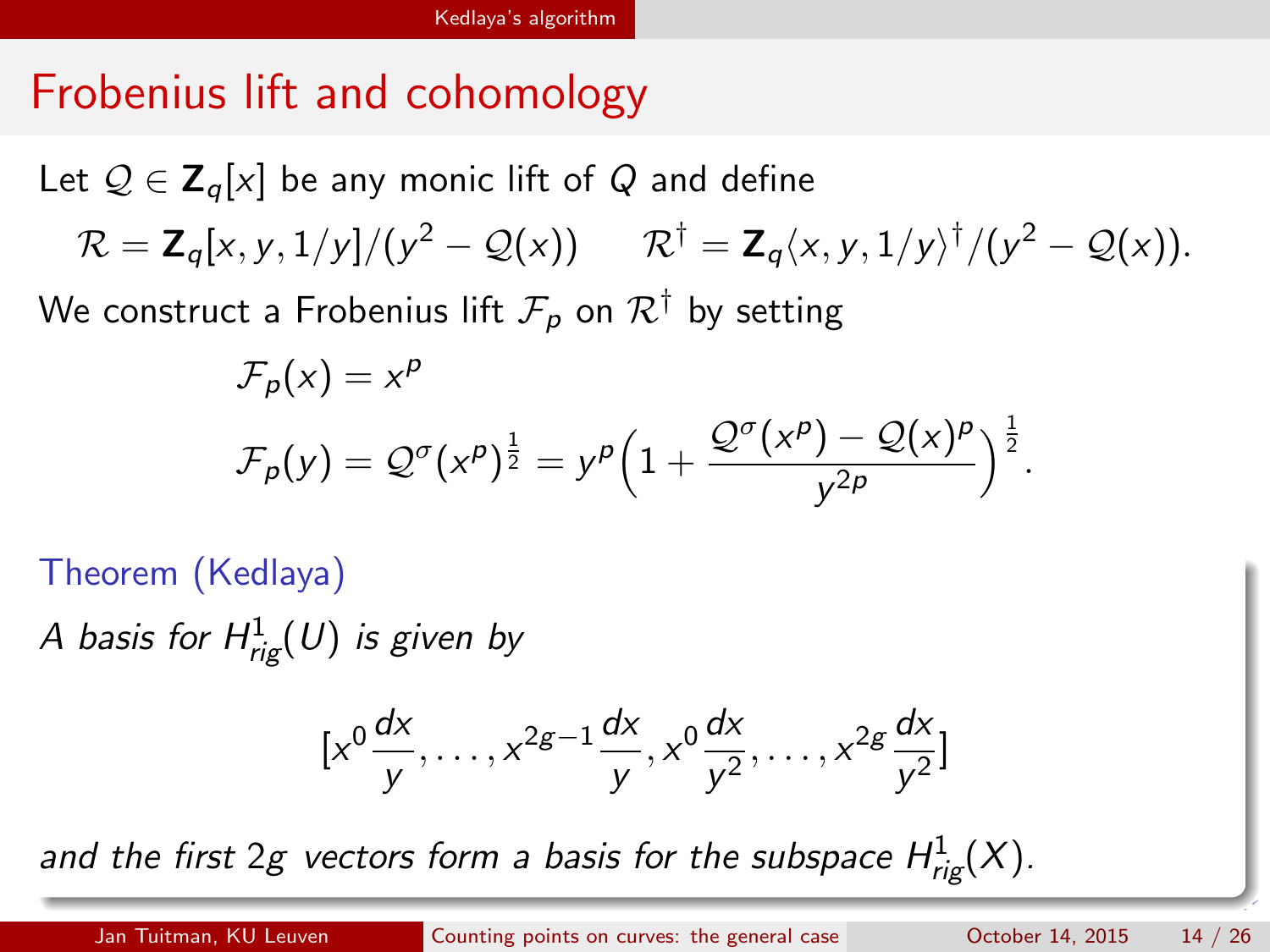# Kedlaya's algorithm

Algorithm

- Apply  $\mathcal{F}_p$  to the basis  $[x^0\frac{d x}{y}, \ldots, x^{2g-1}\frac{d x}{y}]$  of  $H^1_{rig}(X)$ .
- Reduce resulting elements of  $\Omega^1_{\mathcal{R}^\dagger}$  back to this basis by substracting df with  $f \in \mathcal{R}^\dagger$  and read off the matrix  $\Phi_p$  of  $\mathcal{F}_p$  on  $H^1_{\mathit{rig}}(X).$
- Compute the matrix  $\Phi_q = \Phi_p^{\sigma^{n-1}} \dots \Phi_p^{\sigma} \Phi_p$  of  $\mathcal{F}_q$  on  $H^1_{rig}(X)$ .
- Determine  $\chi(T) = \det(1 \Phi_{\alpha} T)$  numerator of  $Z(X, T)$ .

Theorem (Kedlaya)

This algorithm runs in

<span id="page-14-0"></span>
$$
time: \tilde{\mathcal{O}}(pg^4n^3) \qquad space: \tilde{\mathcal{O}}(pg^3n^3)
$$

#### Remark

Implemented in MAGMA by M. Harrison, quite [pr](#page-13-0)a[ct](#page-15-0)[i](#page-13-0)[cal](#page-14-0)[.](#page-15-0)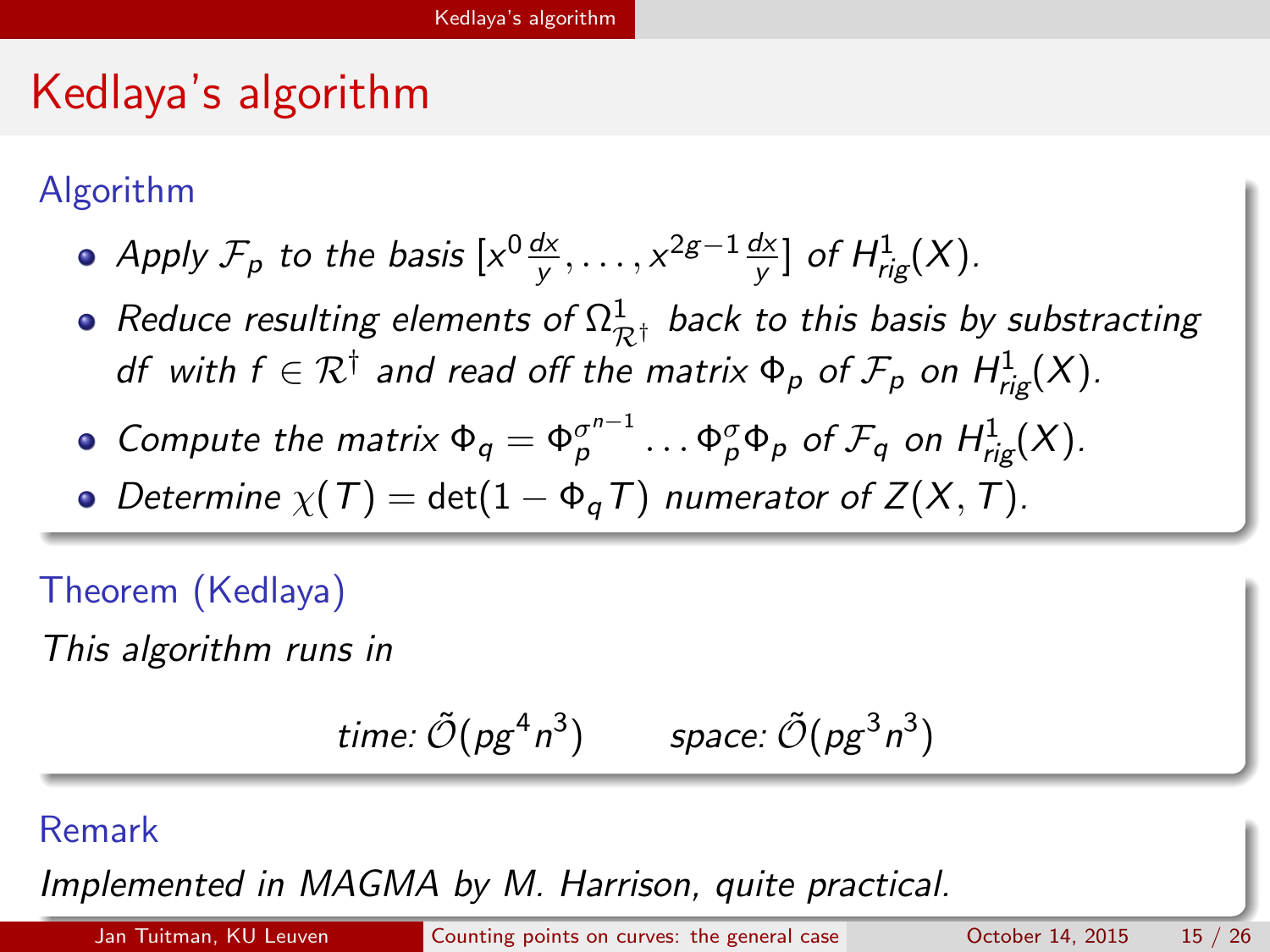# Extensions of Kedlaya's algorithm

Kedlaya's algorithm was extended in various ways by various people, here are a few of them:

- Gaudry and Gurel (2001), superelliptic curves
- Vercauteren (2002), hyperelliptic curves in characteristic 2
- Denef and Vercauteren (2006),  $C_{ab}$  curves
- <span id="page-15-0"></span>Castryck, Denef and Vercauteren (2006), nondegenerate curves

The first two algorithms in this list are small adaptations of Kedlaya's algorithm and equally practical. The third and especially the fourth are much more general, but partial implementations have shown them to be unpractical. Therefore, complete implementations do not exist, as far as we know.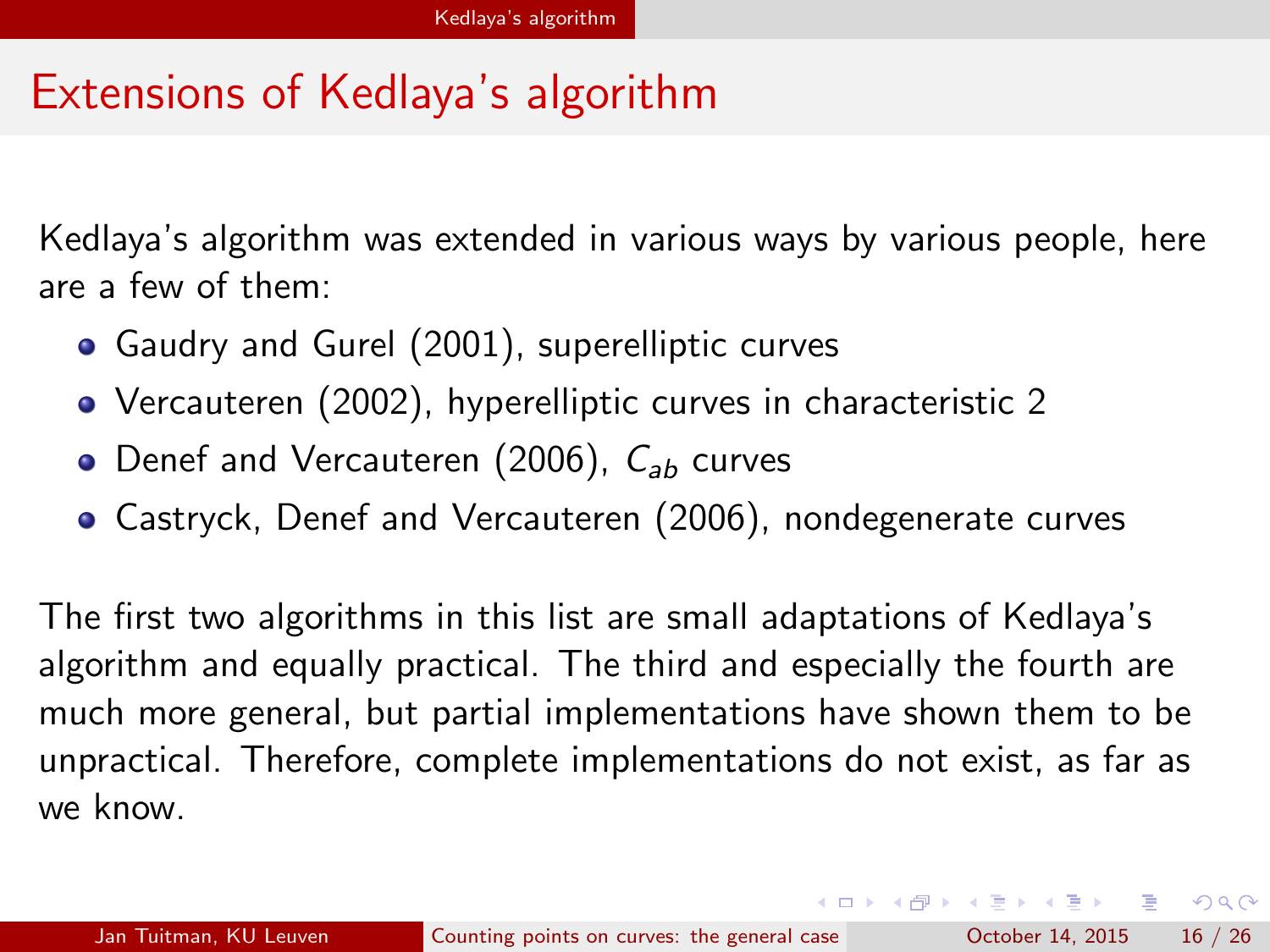#### General curves

We let  $X/\mathbf{F}_q$  denote the smooth projective curve birational to

$$
Q(x,y) = y^{d_x} + Q_{d_x-1}(x)y^{d_x-1} + \ldots + Q_0 = 0,
$$

where  $Q(x, y)$  is irreducible separable and  $Q_i(x) \in \mathbf{F}_q[x]$  for all  $0 < i < d_{r} - 1$ .

We let  $\mathcal{Q} \in \mathbf{Z}_{q}[x]$  denote a lift of Q that is monic of degree  $d_x$  in y.

 $\Delta(x)\in\mathsf{Z}_q[x]$  denotes the resultant of  $\mathcal Q$  and  $\frac{\partial\mathcal Q}{\partial y}$  with respect to the variable y and  $r(x) \in \mathbb{Z}_q[x]$  the squarefree polynomial

$$
r(x) = \Delta / \left(\gcd\left(\Delta, \frac{d\Delta}{dx}\right)\right).
$$

<span id="page-16-0"></span>→ 伊 → → ミ → → ミ → → ミ → つくぐ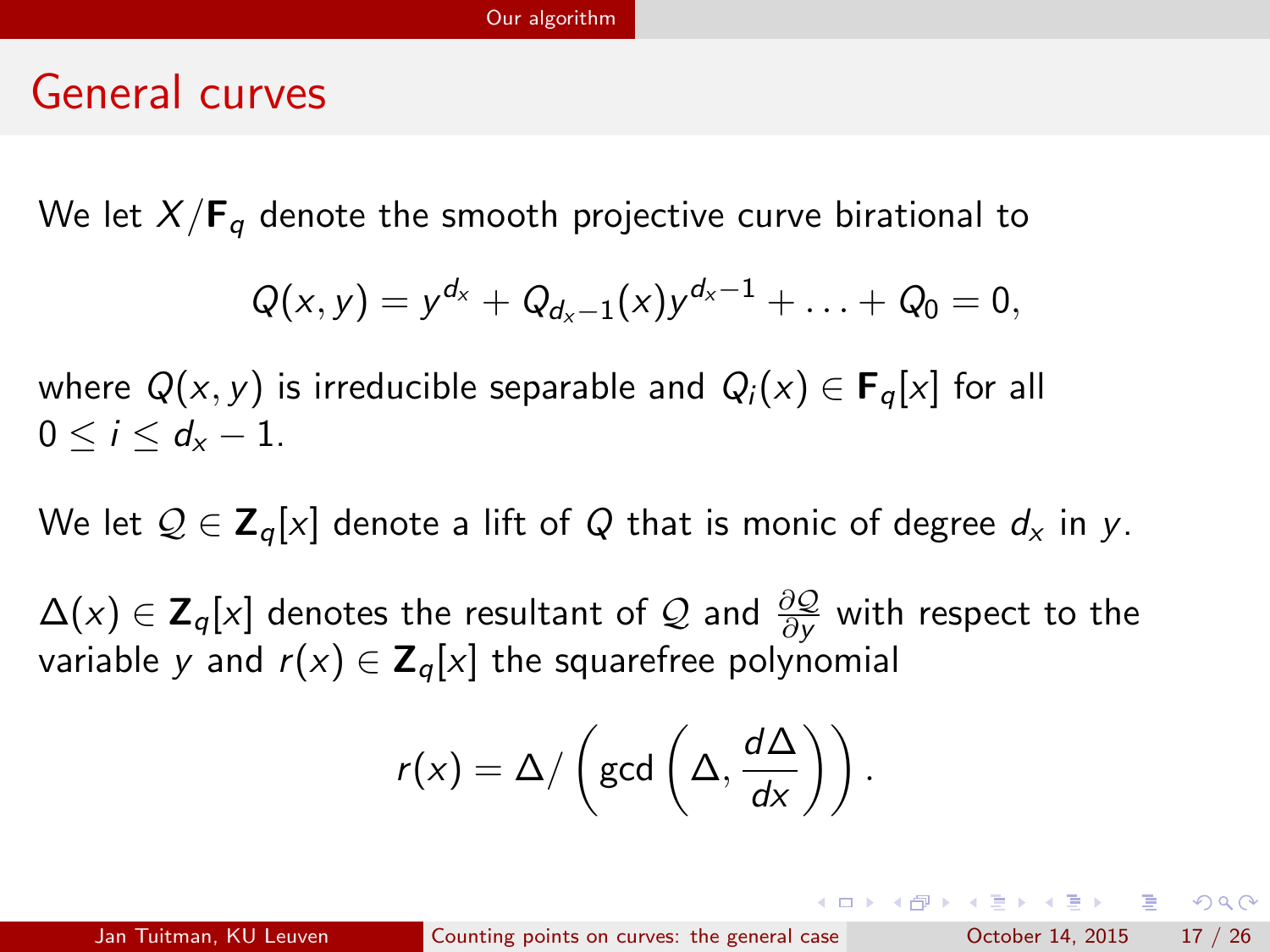## Lift to characteristic 0

We take out  $r(x) = 0$  from X and define

$$
\mathcal{U} = \{ (x, y) \in \mathbb{A}_{\mathbf{Z}_q}^2 \colon \mathcal{Q}(x, y) = 0 \text{ and } r(x) \neq 0 \}
$$

with coordinate ring

$$
\mathcal{R} = \mathbf{Z}_q[x,1/r(x),y]/(\mathcal{Q}).
$$

For our algorithm to work we need the following condition.

#### Assumption

The polynomial  $r(x)$  is separable (no multiple roots) over  $F_q$  (so mod p).

If this is the case, we say that we have found a 'good lift' to characteristic 0.

<span id="page-17-0"></span>ె≣ •ం∝్

∢何 ▶ ∢ ヨ ▶ ∢ ヨ ▶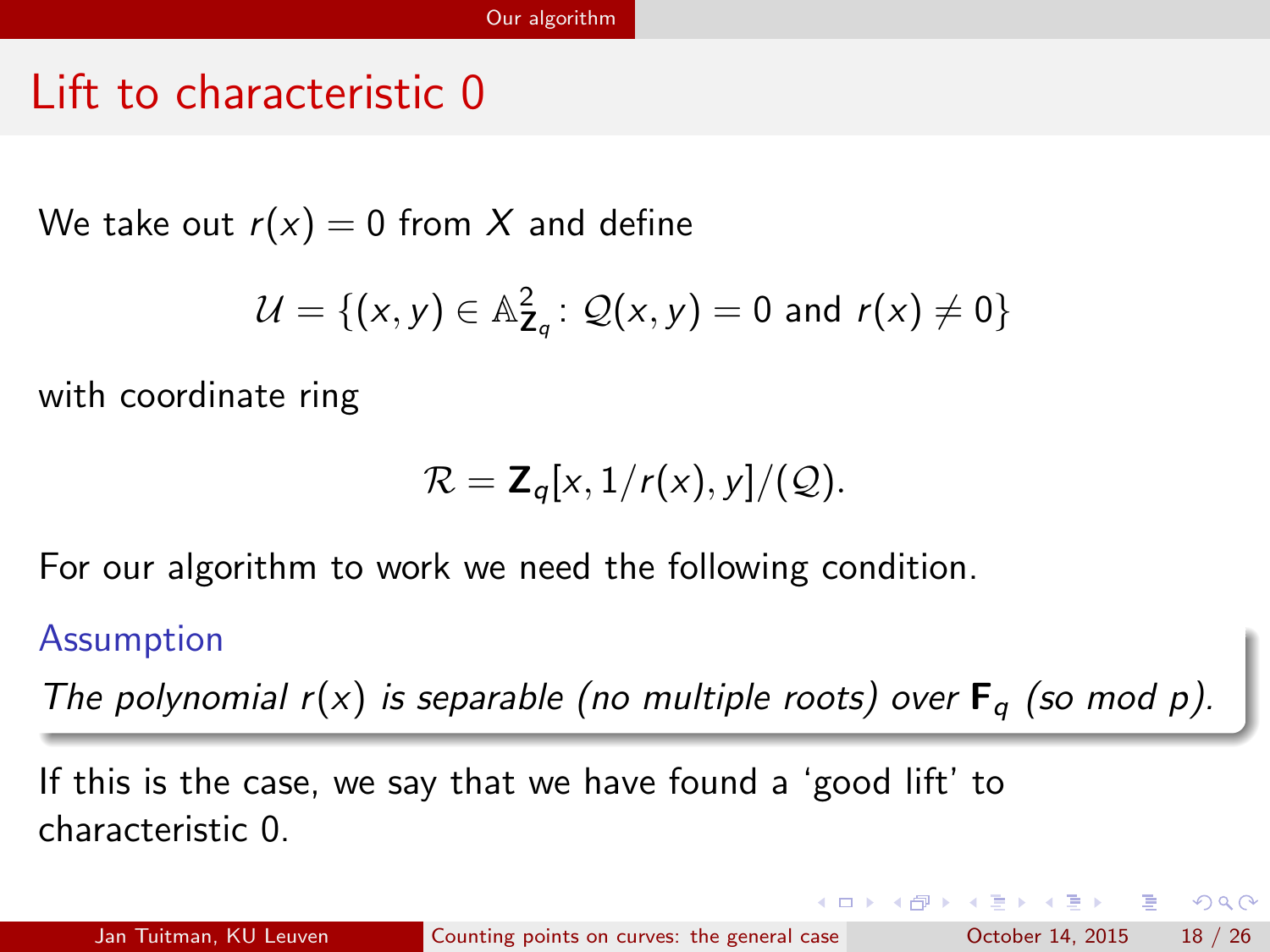# p-adic cohomology

We define

$$
\mathcal{R}^{\dagger} = \mathbf{Z}_q \langle x, 1/r(x), y \rangle^{\dagger} / (\mathcal{Q}).
$$

Recall that

$$
\Omega^1_{{\mathcal R}^\dagger}=\frac{R^\dagger dx\oplus R^\dagger dy}{d{\mathcal Q}}
$$

and that if we denote  $d:\mathcal{R}^{\dagger}\rightarrow\Omega^{1}_{\mathcal{R}^{\dagger}}$ , we have

$$
H^1_{\mathrm{rig}}(U)=\mathrm{coker}(d)\otimes \mathbf{Q}_q.
$$

Moreover,  $H^1_\text{rig}(X)$  is the subspace of  $H^1_\text{rig}(U)$  defined by the vanishing of a so called cohomological residue map.

<span id="page-18-0"></span>K 個 ▶ K 重 ▶ K 重 ▶ 「重 」 約 9,0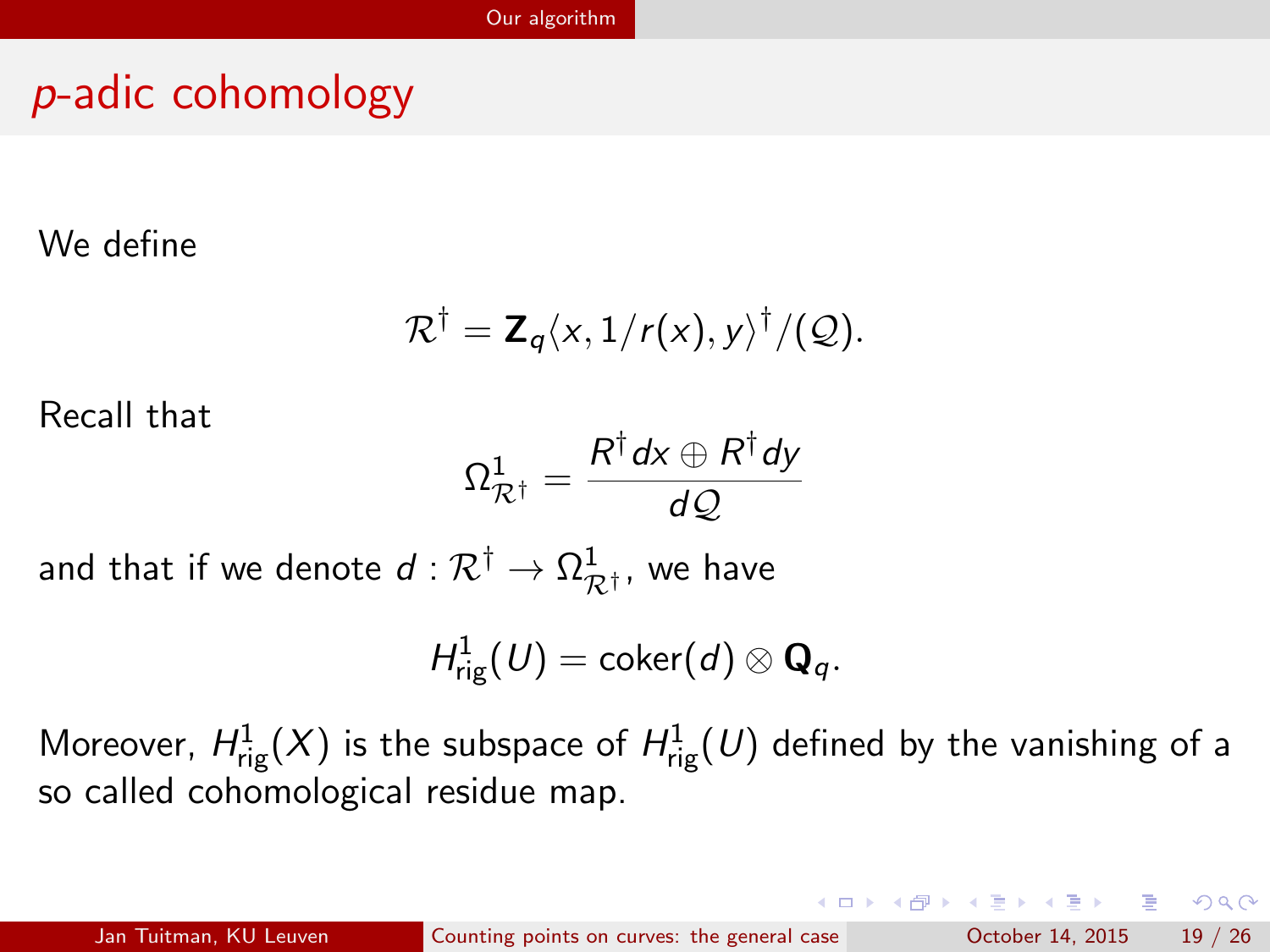#### Frobenius lift

To construct a Frobenius lift  $\mathcal{F}_{\bm{\rho}}$  from  $\mathcal{R}^{\dagger}$  to itself, we set

$$
\mathcal{F}_p(x)=x^p
$$

and compute  $\mathcal{F}_p(y)$  (to any desired precision) by Hensel lifting using the equation

$$
\mathcal{Q}^{\sigma}(x^p,\mathcal{F}_p(y))=0.
$$

Note that this is possible because we have removed the zeros of  $\frac{\partial Q}{\partial y}$  from the curve X by removing the zeros of  $r(x)$ .

After precomputing  $\mathcal{F}_\rho(y),\ldots,\mathcal{F}_\rho(y^{d_\chi-1})$  and  $\mathcal{F}_\rho(1/r)$  it is quite easy to evaluate  $\mathcal{F}_\rho$  on elements of  $\mathcal{R}^\dagger$  and  $\Omega^1_{\mathcal{R}^\dagger}.$ 

<span id="page-19-0"></span>KORKA ERKER EL AQA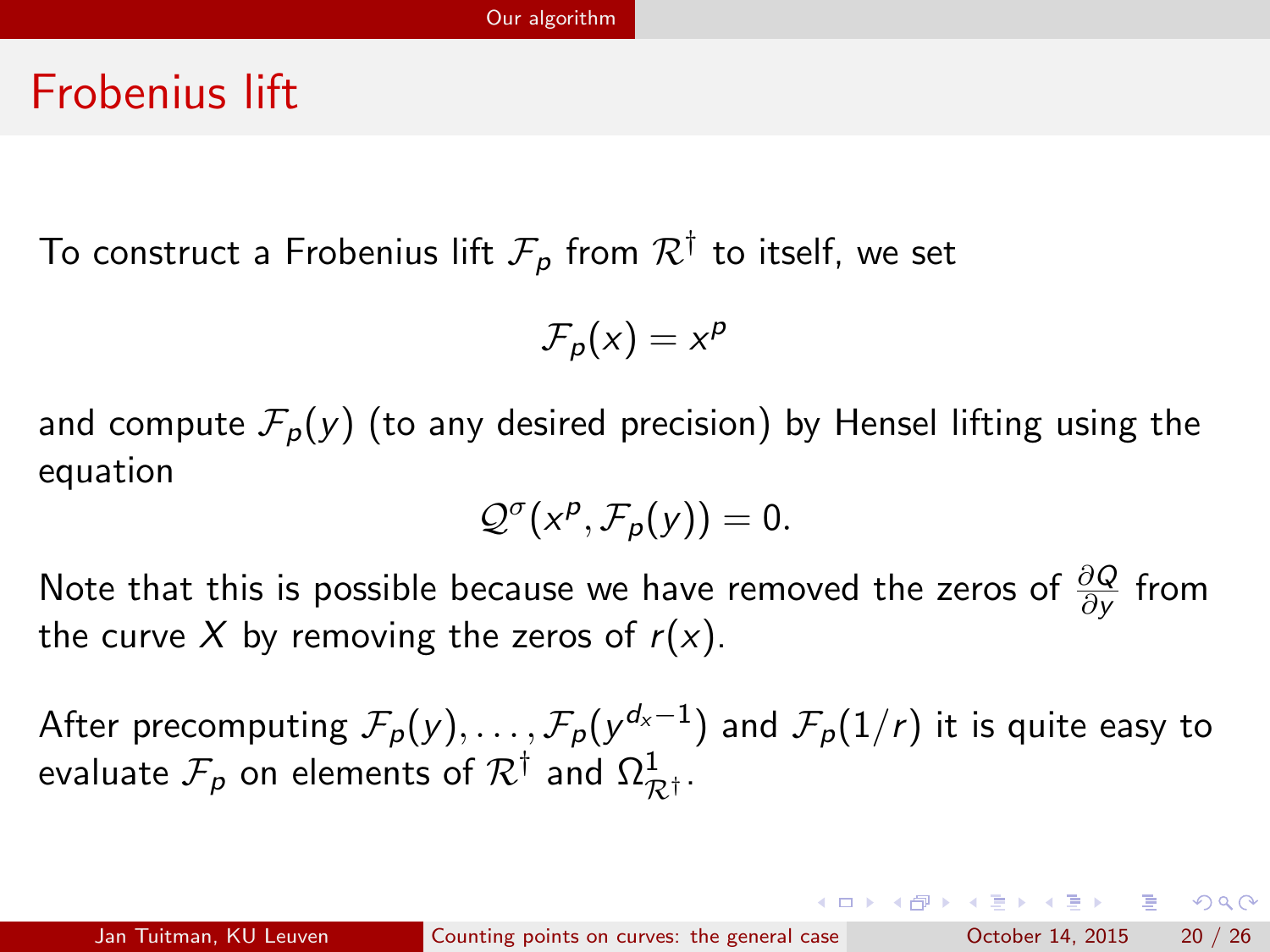## Integral bases

Let

$$
W^0 \in Gl_{d_x}(\mathbf{Z}_q[x,1/r]) \qquad W^{\infty} \in Gl_{d_x}(\mathbf{Z}_q[x,1/x,1/r])
$$

be matrices such that, if we denote

<span id="page-20-0"></span>
$$
b_j^0 = \sum_{i=0}^{d_x-1} W_{i+1,j+1}^0 y^i \qquad \qquad b_j^\infty = \sum_{i=0}^{d_x-1} W_{i+1,j+1}^\infty y^i
$$

for all  $0 \leq j \leq d_{x} - 1$ , then:

 $[b^0_0,\ldots,b^0_{d_\mathsf{x}-1}]$  is an integral basis for  $\mathbf{Q}_q(\mathsf{x},\mathsf{y})$  over  $\mathbf{Q}_q[\mathsf{x}],$  $[b_0^{\infty}, \ldots, b_{d_{\mathsf{x}}-1}^{\infty}]$  is an integral basis for  $\mathbf{Q}_q(x, y)$  over  $\mathbf{Q}_q[1/x].$ 

#### Remark

MAGMA can compute such matrices already!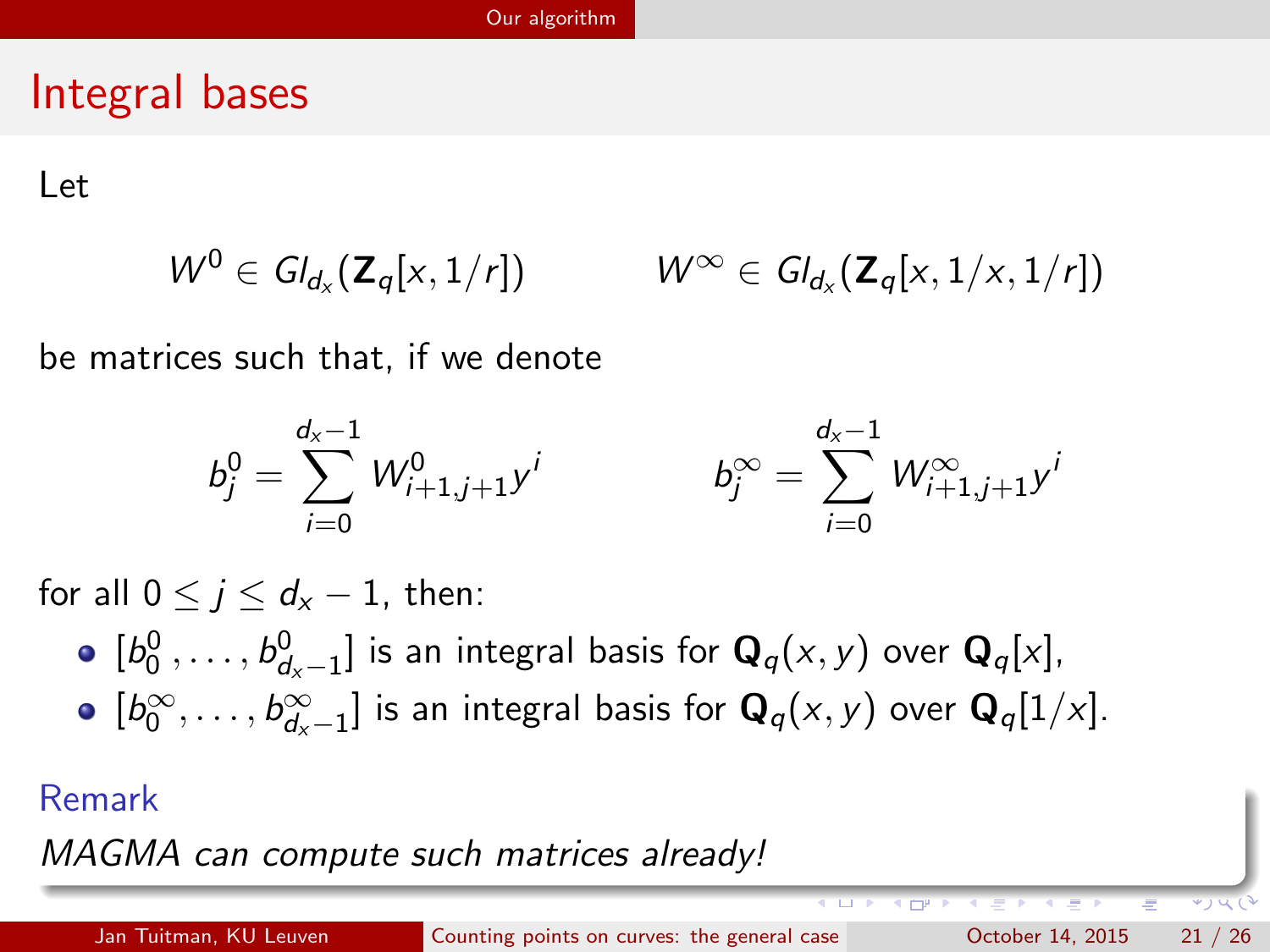# Finite pole order reduction

#### Proposition

For all  $\ell \in \mathsf{Z}_{\ge 1}$  and every vector  $w \in \mathsf{Q}_q[x]^{\oplus d_\mathsf{x}}$ , there exist vectors  $u,v\in\mathbf{Q}_q[x]^{\oplus d_\mathsf{x}}$  with  $\mathsf{deg}(v)<\mathsf{deg}(r)$ , such that

$$
\frac{\sum_{i=0}^{d_x-1} w_i b_i^0}{r^{\ell}} \frac{dx}{r} = d \left( \frac{\sum_{i=0}^{d_x-1} v_i b_i^0}{r^{\ell}} \right) + \frac{\sum_{i=0}^{d_x-1} u_i b_i^0}{r^{\ell-1}} \frac{dx}{r}.
$$

#### Remark

By repeatedly applying this proposition, we can represent any cohomology class  $\in H^1_{\mathsf{rig}}(U)$  by a 1-form that is logarithmic at all points  $P \in \mathcal{X} \setminus \mathcal{U}$ with  $x(P) \neq \infty$ . After a precomputation, each reduction step corresponds to a matrix multiplication. One can play the same game at the points  $P \in \mathcal{X} \setminus \mathcal{U}$  with  $x(P) = \infty$ .

<span id="page-21-0"></span> $QQ$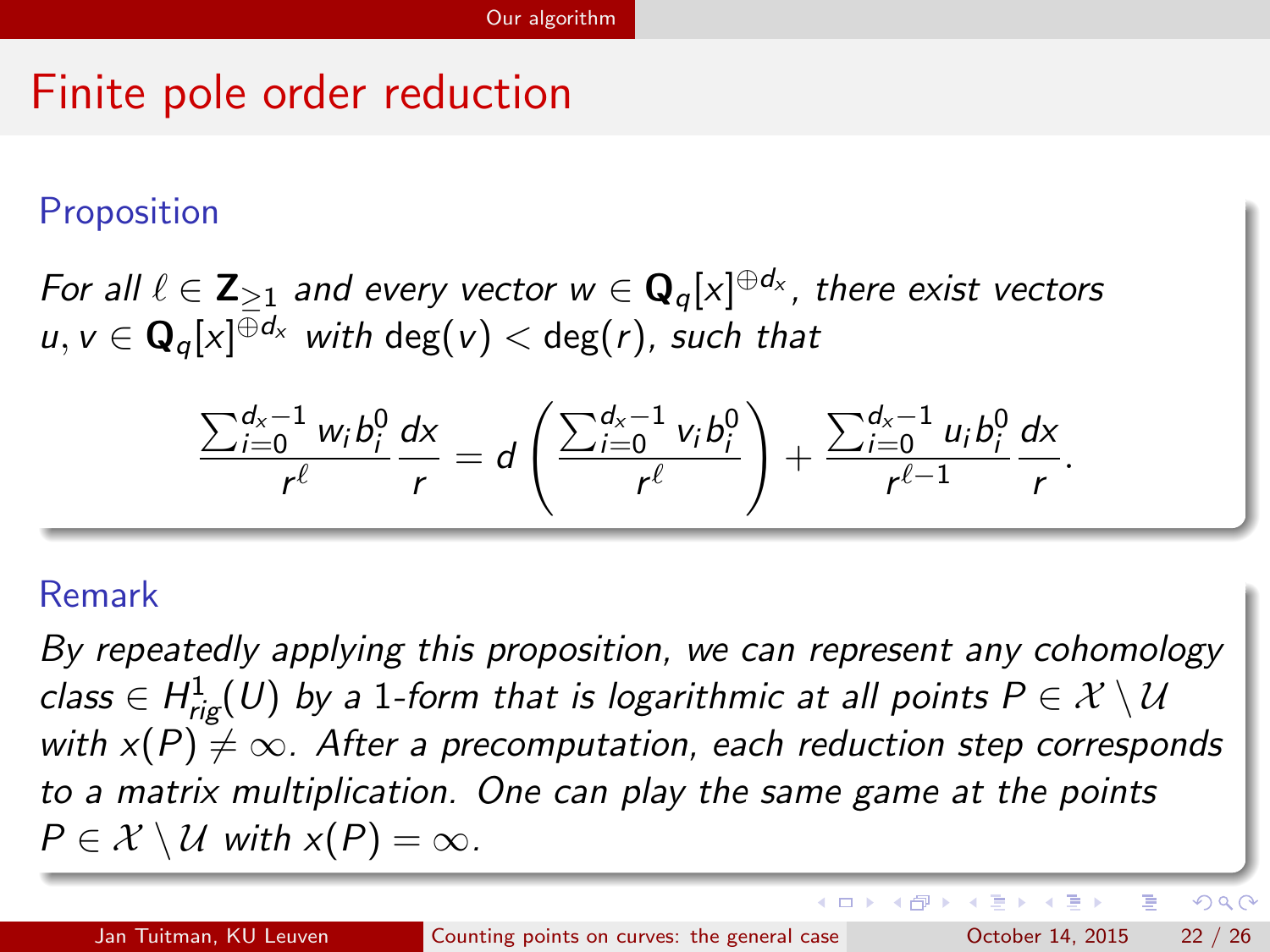# p-adic precision

We can only compute to finite  $p$ -adic precision (i.e. modulo some  $\rho^{\mathsf{N}}$ ). It follows from the Weil conjectures that if we know  $Z(X, T)$  to high enough precision, then we know it exactly.

Every time we divide by  $p$ , we lose a digit of  $p$ -adic precision.

<span id="page-22-0"></span>We need to bound this loss of  $p$ -adic precision at every step in the algorithm. For example in the cohomological reductions.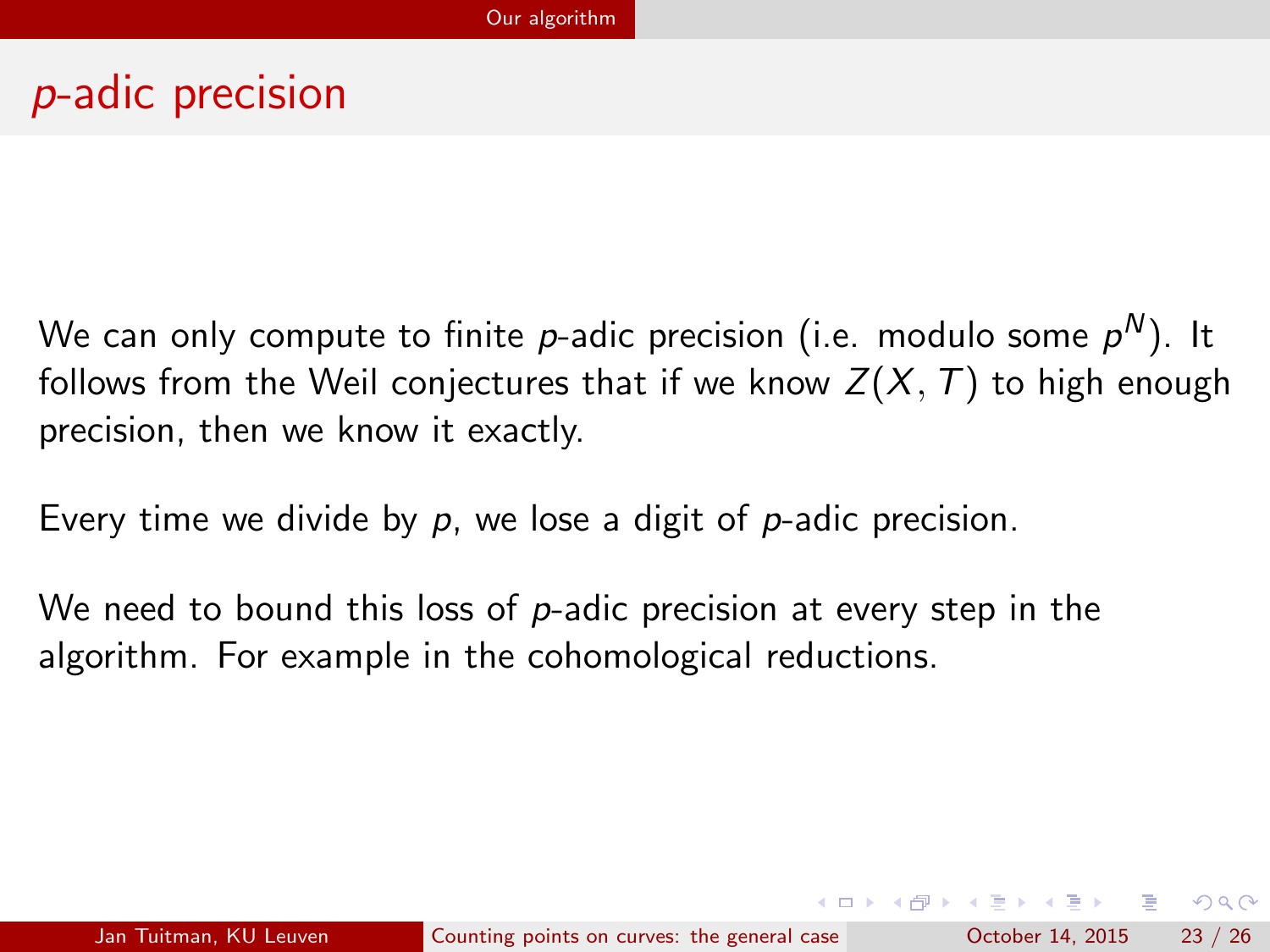# p-adic precision: finite pole order reduction

Proposition

Let  $\omega \in \Omega^1(\mathcal{U})$  be of the form

$$
\omega=\frac{\sum_{i=0}^{d_x-1}w_iy^i}{r^{\ell}}\frac{dx}{r},
$$

with  $\ell \in \mathsf{Z}_{\geq 1}$ ,  $w \in \mathsf{Z}_q[x]^{\oplus d_{\times}}$  and  $\deg(w) < \deg(r).$  We define  $e = \max\{e_P|P \in \mathcal{X} \setminus \mathcal{U}, x(P) \neq \infty\},\$ 

where  $e_P$  denotes the ramification index of  $x$  at  $P$ .

If we represent the class of  $\omega$  in  $H^1_\text{rig}(U)$  by  $\left( \sum_{i=0}^{d_\times-1} u_i y^i \right) \frac{dx}{r}$  $\frac{dx}{r}$ , with  $u\in \mathbf{Q}_q[x]^{\oplus d_{\mathsf{x}}},$  then

<span id="page-23-0"></span>
$$
p^{\lfloor \log_p(\ell e) \rfloor} u \in \mathsf{Z}_q[x]^{\oplus d_\mathsf{x}}.
$$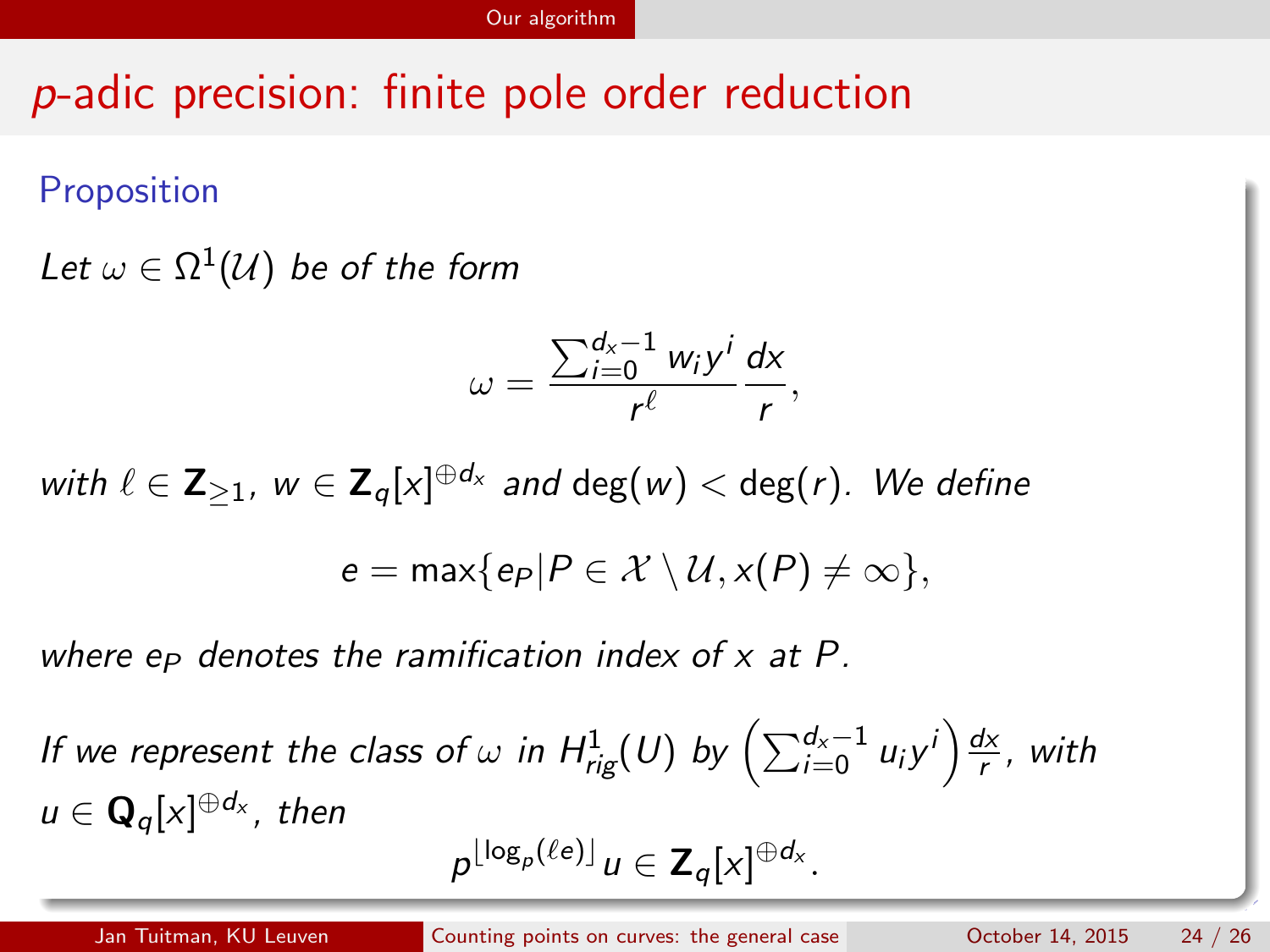# Our algorithm

We can now follow the same steps as in Kedlaya's algorithm. Let  $d_x$  be the degree of  $Q(x, y)$  in y and  $d<sub>v</sub>$  the degree in x.

#### Theorem

Our algorithm runs in

$$
time: \tilde{\mathcal{O}}(pd_{x}^{6}d_{y}^{4}n^{3}) \qquad space: \tilde{\mathcal{O}}(pd_{x}^{4}d_{y}^{3}n^{3})
$$

#### Remark

We have implemented this algorithm completely. MAGMA code (packages pcc  $-p$  and pcc  $q$ ) can be found at:

https://perswww.kuleuven.be/jan\_tuitman/

<span id="page-24-0"></span> $200$